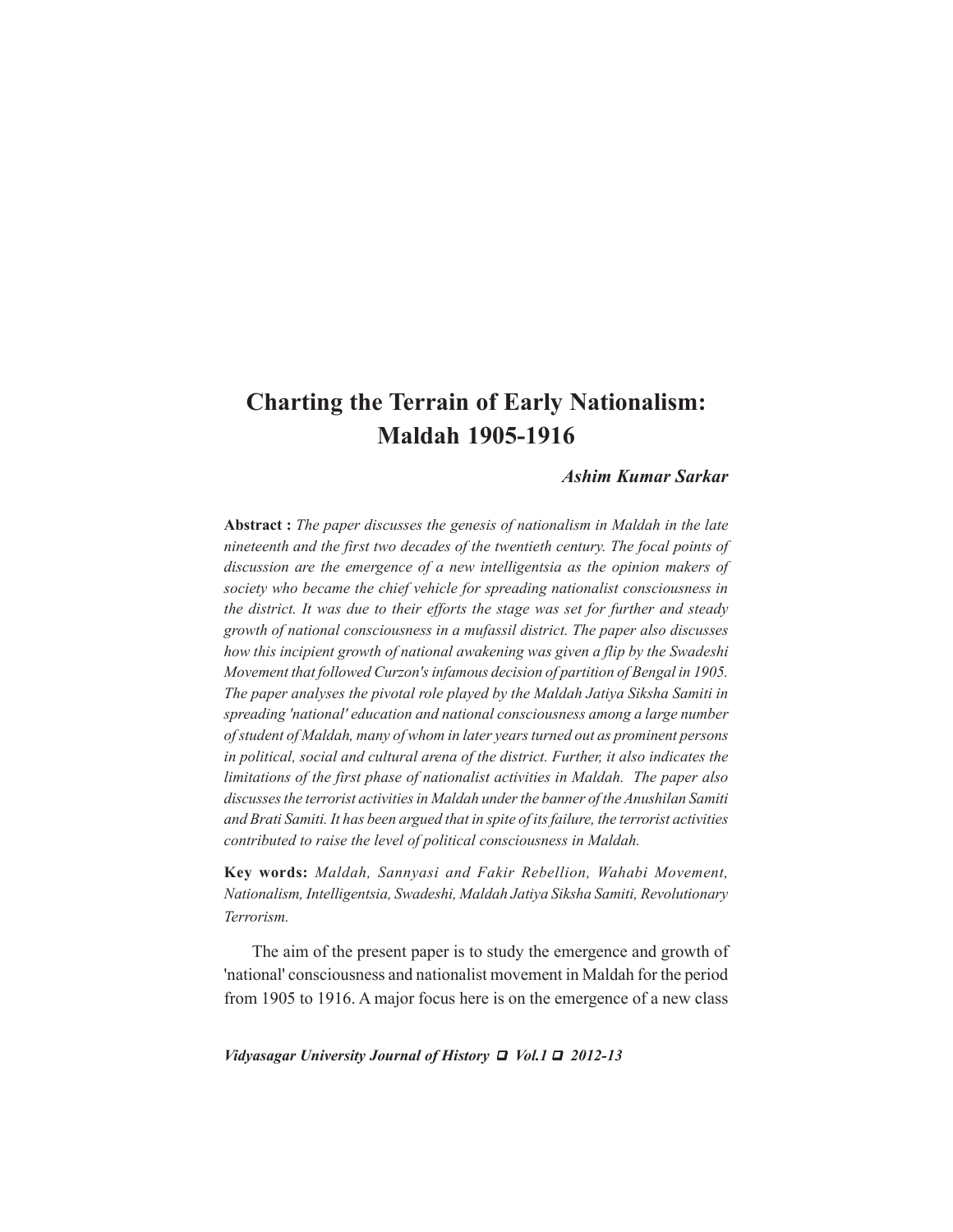of English educated intelligentsia who became the chief vehicle for spreading nationalist consciousness in the district. In fact, the intelligentsia of Maldah emerged as a distinct entity in the first two decades of the twentieth century. This paper seeks to discuss the role of the intelligentsia and students in two important movements in which they were actively involved--- one antipartition and the other revolutionary terrorism. The period saw the sprouting of nationalism in Maldah upon which was built the edifice of future nationalist movement. This could be seen as the beginning of a new phase of modern politics in Maldah.

 It has sometimes been argued that Maldah had been all through a politically backward district.<sup>1</sup> As it was the land of big zamindars in comparison to other districts of Northern Bengal, the progress of the nationalist movement was thwarted. However, our in-depth study would reveal that the district of Maldah both sustained the anti-British sentiments and translated them into movements against the colonial state.

# **Tradition of Protest**

 In fact, the district of Maldah had a rich heritage of protest against the colonial rulers and their Indian compatriots. The district witnessed from the very beginning of the colonial rule the primary resistance movement. The earliest of these was the Sannyasi and Fakir rebellion, which rocked northern Bengal and adjacent areas of Bihar between 1763 and 1800. The Dasnami Sannyasis, known for their martial tradition, were involved in landholding, money lending and trade in raw silk, piece goods, copper and spices. These sannyasi traders used to purchase a large quantity of cloth made of mixed cotton and silk. The Gosaintuli area of Maldah owes its name to them.<sup>2</sup> The sannyasis and gosains were the chief merchants of Maldah area for the export of silk piece goods to the Western Provinces and Deccan.3 They partly sold these goods at Patna and Benares. However, the major portion was sold in the mart of Mirzapore, the prominent trade centre of the entire North India. It was from Mirzapore they distributed these goods all over the Western and North Western Continent of Asia.4

 In 1794, the prominent gosain merchants of Maldah were Mahant Majgir, Gosain Sannalgir, Gosain Dasagir, Gosain Bhairovgiri and Mohant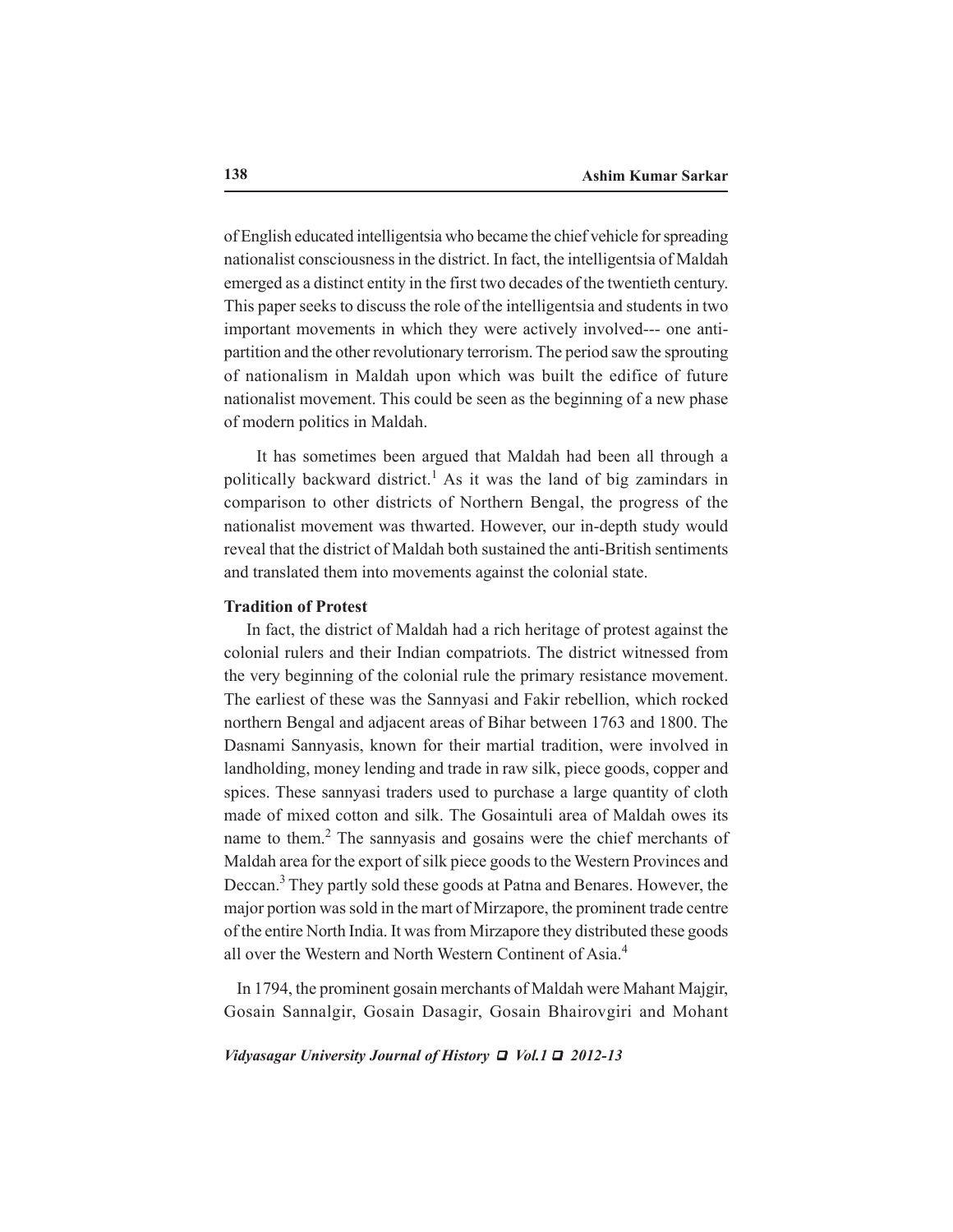Kesargiri.<sup>5</sup> A fresh tax was levied on them at Maldah even while they were paying sair duties at Kata Manzhi and Gazipur for their carrying trade to Benares and Shahjahanabad, and this was a cause of much resentment among them.<sup>6</sup> Some of the sannyasis of the Giri sect acquired landed properties in the district of Maldah.<sup>7</sup> The madari fakirs, who traced their origin from the sufi order initiated by Shah-i-Madar, enjoyed rent-free tenures and retained armed followers during the Mughal days. At Pandua of Maldah district, the fakirs came to possess the Baishazari Estate granted to them by the Mughal Emperor. The noted Adina mosque and Bari Dargah were under the supervision of this estate. The fakirs belonging to madari and burhan sect had resided in Maldah. Both these groups of armed wandering monks, namely the sanyasis and fakirs, were affected by the company's high revenue demands, resumption of rent-free tenures, and commercial monopoly. The sufferers from the famine of 1769-70, a large number of aggrieved small zamindars, disbanded soldiers and the rural poor, inflated their ranks. The sanyasis and fakirs selected the factories and revenue offices of the company, the kachharis of rich landlords and the granaries of the merchants as the main targets of their attack.<sup>8</sup>

 On 8 March 1783, Grant, the agent of Maldah factory, reported to the Collector of Bhagalpur, "The country in the neighbourhood of Maldah was being infested by several large body of Fakeers (headed by Shaw Burhan) who have committed many depredations".<sup>9</sup> These fakirs probably belonged to Majnu Shah who himself had been staying with a greater force at Buddel, on the border of Purnia. It is also reported that a party consisting of 600 or 700 persons robbed the public cutchery, which was six cross away from Maldah. After that, they appeared very near to the Company's aurang at Nirschindipur. Another party of 500 was near Colligang (Kaligram, near Chanchal), a principal aurang of the Company. They beat the weavers and threatened to burn their villages if they refused to pay a contribution.<sup>10</sup>

 We can easily realize the gravity of the situation from the above-mentioned report. His own armed men, Grant felt, were inadequate to defend his factories. Therefore, he appealed to the Colonel-in-charge of the Company's closest military station for a detachment of troops to protect the countryside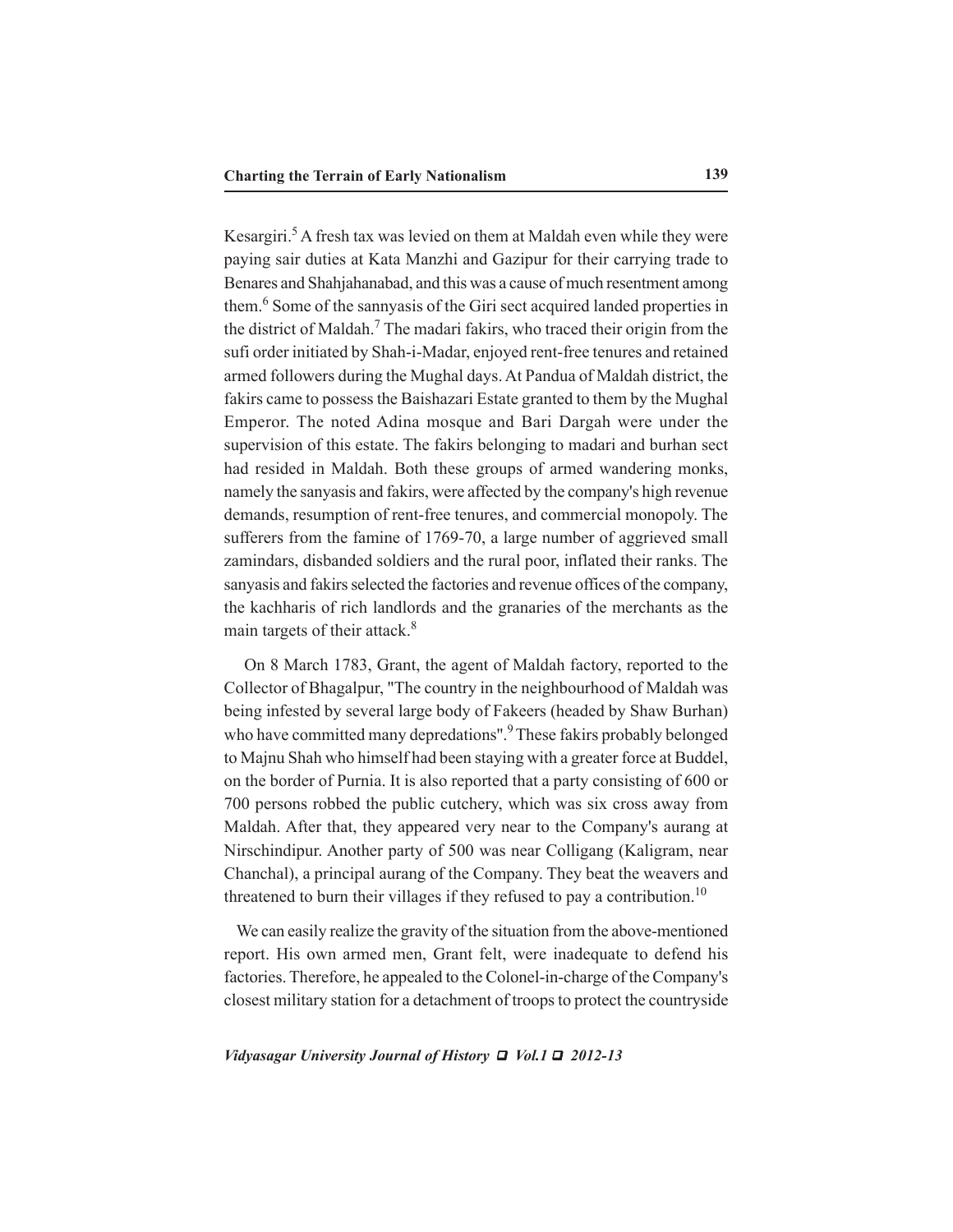from "wandering and robbing fakeers". Accordingly, the Collector of Bhagalpur intimated the Resident that six companies of sepoys under Major Bhchan was proceeding to Maldah to prevent the incursions of the sanyasi raiders<sup>11</sup>

 In February, 1793, George Udny, the Resident of Maldah, informed the Board that a large body of armed fakirs numbering two or three hundred had appeared very near the factory and had visited Pundoos (Pandua) which was a revenue collection centre subordinate to Maldah.<sup>12</sup> On 1 July 1794, he again reported that the coolies at Ramgunj which was the seat of business of the Malduar aurung had been attacked and plundered by a body of three or four hundred armed fakirs who carried off cash and clothes worth 3700 rupees.<sup>13</sup> The leader of the bandits was supposed to be Sobhan Shah, the "chelah" or adopted son of Majnu Shah. Sobhan Shah came with a numerous body of fakeers to the town of Maldah in Feb1793, created disturbance and maltreated several merchants there. Shortly after, he plundered the public cutchery at Kanchan as well as several wealthy people thereabout. They also levied contribution on local people "under the name of charity".<sup>14</sup> In fact, a distinctive characteristic of the peasant war in the 1790s was the assault on gomastas and other employees of English factories.

 These frequent attacks caused alarm to the Company's Maldah establishment. During the year, 1760-1800 recurrent confrontations between the sanyasi-fakirs and the armed forces of the Company took place in a wide region of northern Bengal, including Maldah. Johuri shah, an important leader of the rebels, was arrested in Maldah.<sup>15</sup> Considerable quantities of arms were seized from the jungle of Pichchli in Maldah. Majnu Shah, the noted leader of the Sanyasi-Fakir rebellion, was injured while fighting with the company's army at the village of Manjura of Bogra district. His followers carried their injured leader to Maldah and took shelter at Pandua, which was a stronghold of the madari fakirs. Later Majnu Shah preferred to go to Bihar and breathed his last at Makhanpur village. The British administration considered the uprising as problem of law and order; the rebels were portrayed as primitive savages resisting civilization.<sup>16</sup> Whatever might be the opinion of the colonial administrators, the fact remains that the Sanyasi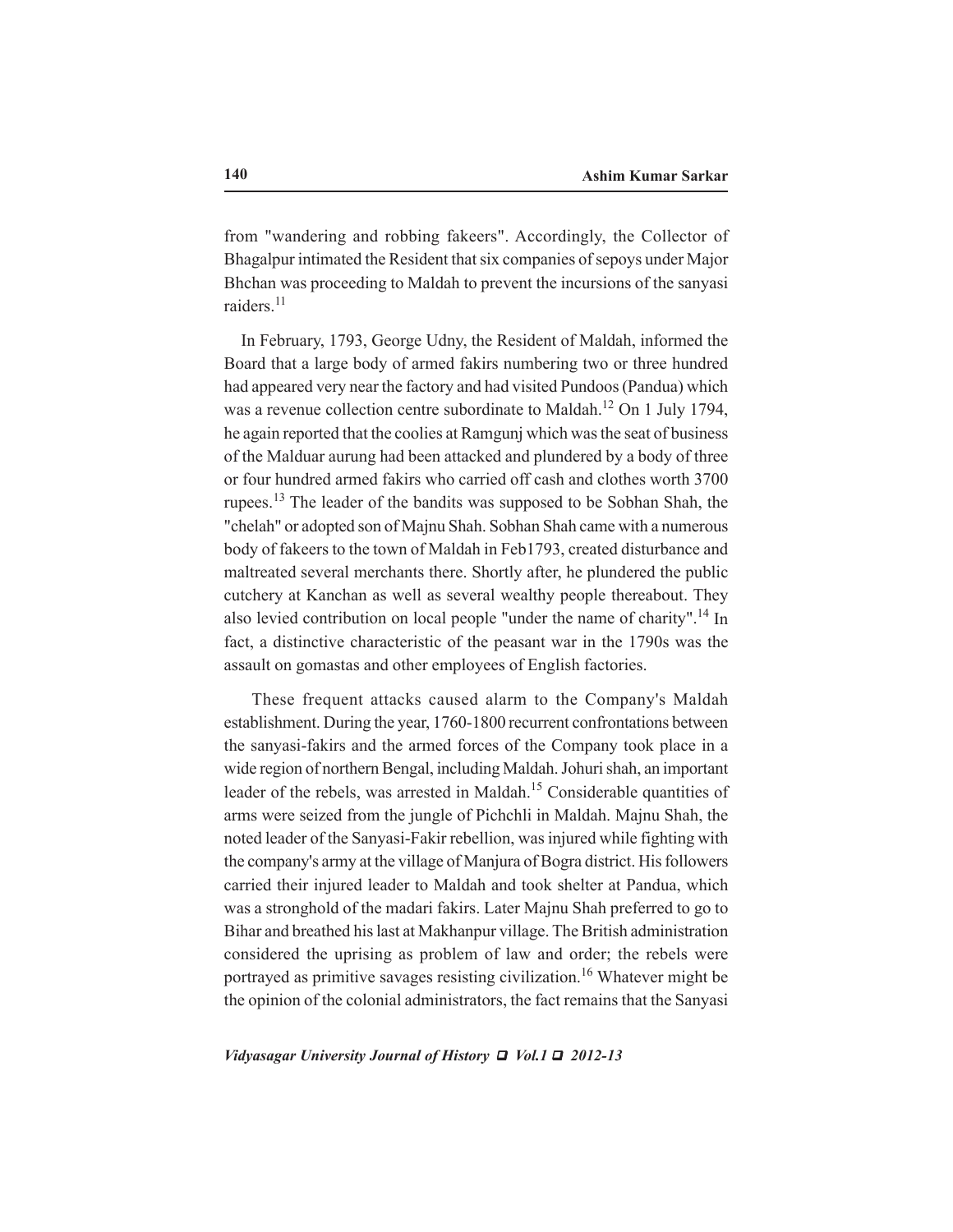and Fakir rebellion bears ample testimony to the anti-British attitude of the people of Maldah.

The Wahabi $17$  movement, another formidable peasant uprising, had deep impact on the district of Maldah also. Writing in 1876 W.W. Hunter informs, 'a great many of the Muhammadanas belong to the Faraizi and Wahabi sects; and in 1869 several prosecutions for abetment of waging war against the Queen were instituted in this district.<sup>18</sup> The movement appeared so strong and organized in Maldah that in 1868 that the District Magistrate thought it advisable to suggest the use of orthodox mullahs against the reformist preachers as a counter-measure to contain their influence. "There can be no doubt", he wrote," that the Wahabee movement in Maldah is at present very vigorous, and will so continue until we meet the moulvies with their own weapons."19 In Maldah, the organizers of jihad set up compact organizations in rural areas, which systematically levied men and money and forwarded them by regular stages to the jihad camps in the Frontier. The Officiating Magistrate of Maldah, J.O."Kinealy, in his report to the Government, dated 20 October 1868, stated: "the depositions show that during many years past the Wahabees have pursued a system of raising supplies for the support of the fanatics... who are waging war against the Government".<sup>20</sup>

 In Maldah, the chief leader of the Wahabi movement was Rafik Mandal, a poor peasant himself.<sup>21</sup> Due to his efforts, Wahabi organizations were set up in different parts of Maldah. The main centers were Sibganj, Kansat, Nababganj, Kaliachak, Harishchandrapur, Ratua and old Maldah.22 Maulana Inayet Ali, a well-known Patna caliph, did extensive missionary work in Maldah and Rajshahi, and his efforts were largely responsible for the great enthusiasm created in that area for the jihad campaigns in the north-west.<sup>23</sup> In order to carry on their jihad or war against the British, the Wahabi Sardars (leaders) collected money from the villages. Those who refused to join them were excommunicated from the society.<sup>24</sup> At the instruction of Rafik Mandal, the Wahabis of Maldah had maintained contact with the Wahabi centres of Patna, Sittana, Nadia and Murshidabad. Some Madrasas in Maldah and Murshidabad played an instrumental role to train the Wahabis.25 In this way a large band of Wahabis, numbering not less than eighty thousand, was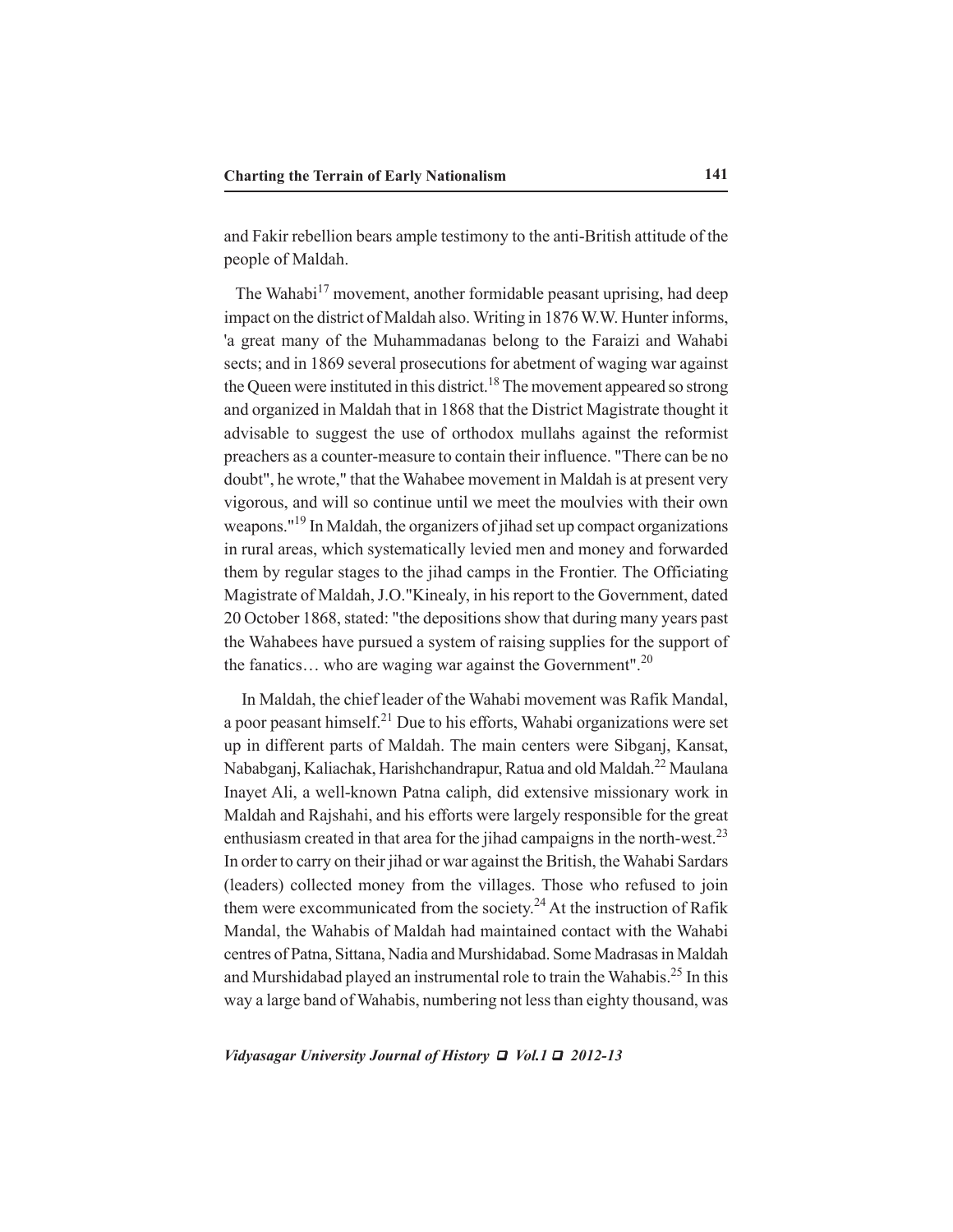organized by Rafik Mandal and his son Maulavi Amiruddin in the district of Maldah.<sup>26</sup> The colonial administration became apprehensive of the activities of the Wahabis. W.W.Dampier, the Superintendent of Police for the Lower Provinces of Bengal, had mentioned in his report, that the Wahabis had been succeeded in creating 'religious fanaticism' among a large section of the Muslims in Maldah and Murshidabad.27 The administration decided to take action against the Wahabis and Rafik Mandal was imprisoned in 1853. In spite of this, Maulavi Amiruddin, son of Rafik Mandal, continued to organize the Wahabis. It is stated in an official document, "the man who has most influence among the Wahabees in Maldah is Moulvie Ameerooddin of Sandipa Narrainpore. Several of the men who had returned from Malka and Sittana stated that they had been influenced to go there by the preaching of the Moulvie….So long as this man remained at liberty, the collections on account of jihad, and for the support of the fanatics across the frontier, would not cease in Rajshahye and Maldah…. He is a fanatic, and preaches sedition against the Government, because, in his opinion, it is a Kaffir government….For years Ameerooddin has been engaged in collecting money, preaching sedition, and sending recruits to join band of fanatics across the frontier."28 There were many sub-collectors in the district who collected small sums of money in their villages and send it to Maulvi Amiruddin. The name of such sub-collectors were Sardar Masoom, Enayetullah, Amanat Mondal, Saifulla, and others.29 In 1869, Maulavi Amiruddin and a number of his followers were arrested and prosecuted on the charge of waging war against the government.<sup>30</sup> Property of Maulavi Amiruddin was confiscated and he was sent to Andaman in exile. $31$ 

 However, even after his arrest, collections for jihad continued in the district, especially at Narainpur, Hanspookur, Shahaban Chuck and Mojampur. The Sardars who took a leading role in it was Habelash Mondal of Shahaban Chuck and Amanat Mondal of Hanspookur. They recruited a large number of men from the villages of Hanspookur and Adatola and sent them for jihad in NWFP. At Hanspookur, there were nearly five hundred fanatical Muslims of the Wahabi sect who sympathized with the jehadis.<sup>32</sup> However, after their arrest in 1872, the Wahabi activities in Maldah were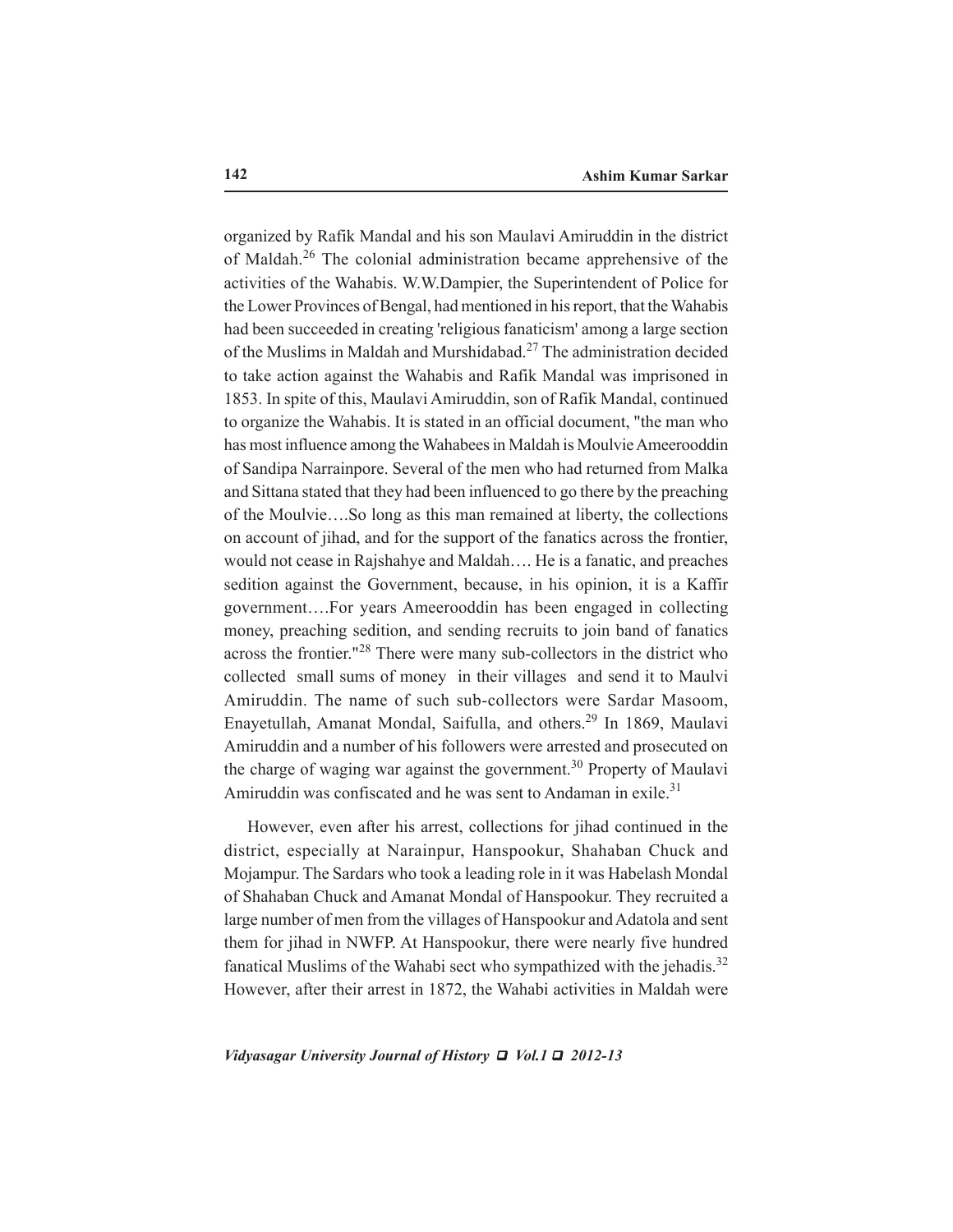## subdued.

 The peasant uprising that took place on the indigo plantations in Bengal in 1859-1862 had its impact in the district as well. Indigo trade became a rich source of high profits for the East India Company in India. The planter acquired lands from native zamindars in Bengal and Bihar and extended the cultivation of this crop on a large-scale as a plantation industry. Tenants were forced to grow indigo under a system of great oppression.<sup>33</sup> Indignation was spread all-over the indigo-growing districts. Peasants' resistance first began in Pabna and Nadia 19 1859 which soon spread to Jessore, Khulna, Rajshahi, Dacca, Murshidabad, Maldah and Dinajpur. The planters and their kuthis (indigo factories) were attacked and arsoned. In Maldah, the riots were organized under the leadership of Morad Biswas, Suhas Biswas and Lal Chand Saha of adjacent Murshidabad.<sup>34</sup> On 20 March 1860, some three hundred ryots attacked the Bakrabad factory of Kaliachak p.s. owned by David Andrews. The rebels entered the office and destroyed the ledgers. They next attacked the residence of the manager and carried off several guns and a sword. Next day a large number of ryots, armed with spears and swords, attacked a neighboring factory managed by Mr. Lyons. In panic, Lyons opened fire on the mob, killing two and injuring five. Fortunately, for the planter a Government steamer arrived at a point opposite the factory and rescued Lyons. The ryots were dispersed. Morad Biswas and Lal Chand Biswas, together with twenty-four rebels, were arrested. Peace was restored in the district at the end of March 1860.<sup>35</sup>

# **Emergence of a New Educated Class: A New Phase of Modern Politics**

 This rich heritage of protest eventually led to the emergence of nationalist stirrings in Maldah district in the last decade of the twentieth century. The rise of nationalist consciousness was, no doubt, favoured by the spread of western education, development of communications, introduction of local self-government as well as formation of Englishbazar (1869), Old Maldah (1869) and some year's later Nababganj (1903) municipalities. The Maldah Zilla School, established in 1858, was the first government school in North Bengal.<sup>36</sup> A few more English schools were established in the district by 1870.37 There was no college in Maldah until 1944. However, a good number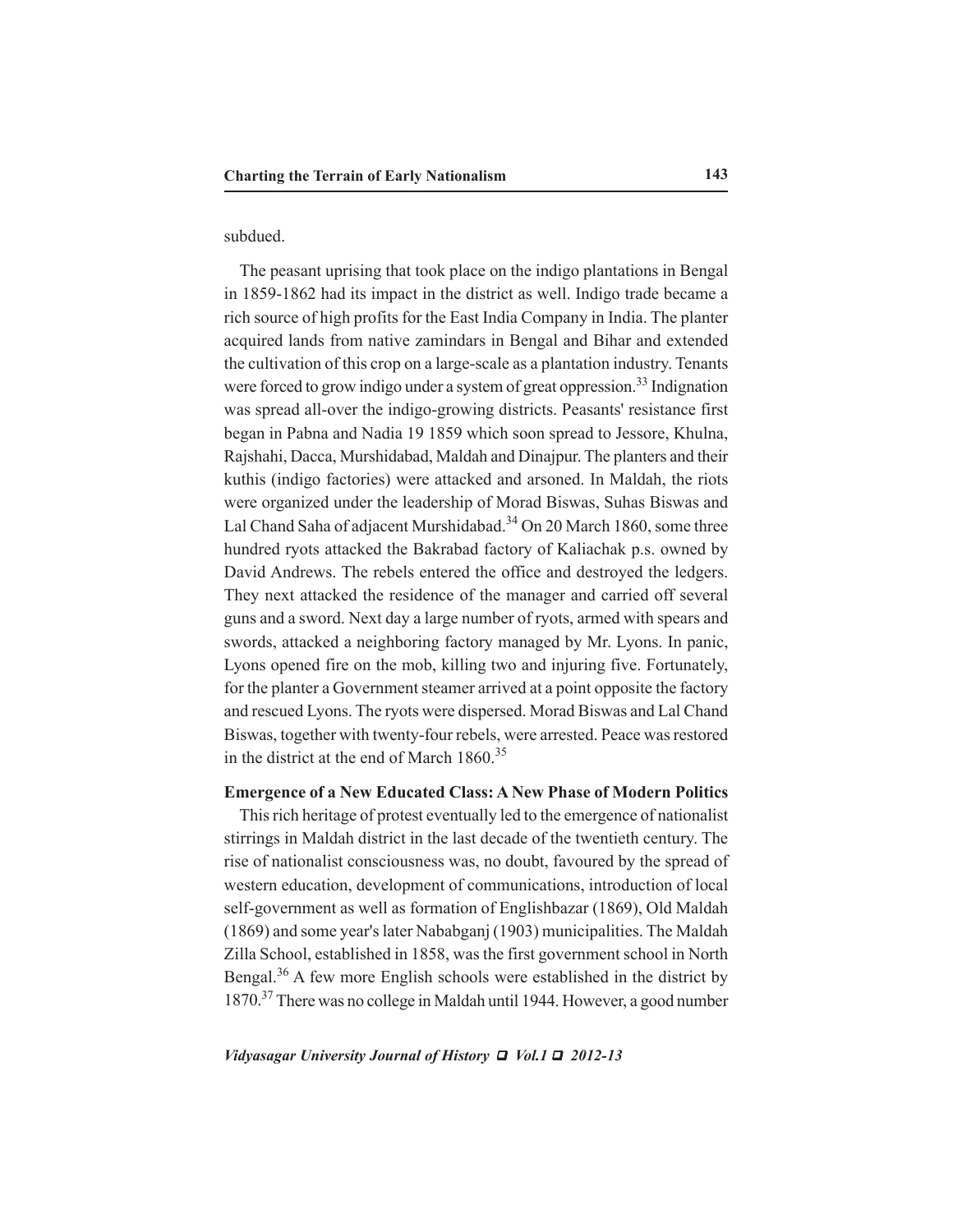of students used to go to Rajshahi College and Berhampur K.N.College for higher studies. Many of the early nationalists of Maldah received education from these colleges.<sup>38</sup>

 Thus, a new class of English educated gentry emerged in the sociopolitical canvas of the district in the last quarter of the 19th century. These English educated gentry became the chief vehicle for spreading nationalist consciousness in the district. Though a microscopic minority, this class showed interest in common political and societal issues concerning the general waefare of people. By using modern idioms and vocabulary, it started to set priorities for the ruling class as well as for the people. Following this, a marked departure in the political life of Maldah was apparent. From then on, politics was no longer the sole prerogative of the feudal and dominant classes. Through its active intervention, the new educated class broadened the scope and extended the radius of politics in the district. The late nineteenth century, thus, could be seen as the beginning of a new phase in modern politics in Maldah.

 The career of Radhesh Chandra Seth symbolizes the aspirations and activities of this genre of early nationalists of Maldah. Radhesh Chandra Seth was born in 1854 in a rich merchant family of Old Maldah. He passed the Entrance Examination from Maldah Zilla School in 1870. While studying in Zilla School, he had formed an organization named Maldah Association. Its chief objective was social service.<sup>39</sup>

 Like many of his contemporaries, Radhesh Chandra got himself admitted in Rajshahi College from where he passed the B.A. Examination. At that time, a problem arose over the issue of the continuation of Old Maldah Municipality. A section of the local gentry opposed the working of the civic body and demanded its abolition. However, another group, led by Radhesh Chandra, argued in favor of its existence for the benefit of the people. Radhesh Chandra himself wrote a booklet to propagate the necessity of smooth functioning of the civic body. It was due to his efforts that a strong public opinion was built up and the municipality was allowed to continue.<sup>40</sup>

Radhesh Chandra was fully aware of the usefulness of newspaper as a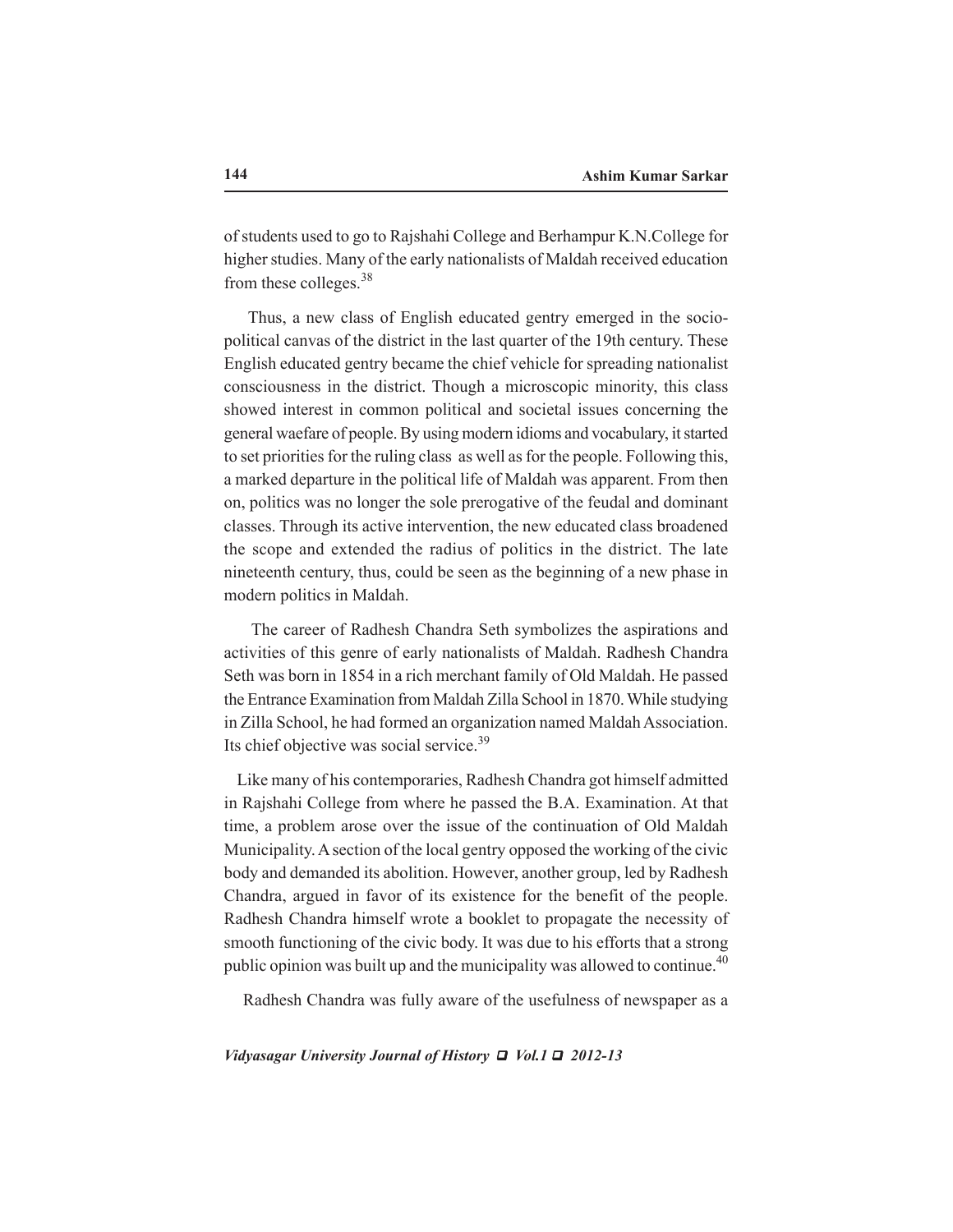medium of disseminating political consciousness in a district for away from the metropolis. While studying in the Rajshahi College, Radhesh Chandra had attended the third session of the Indian National Congress held in Madras as delegate from Maldah. $41$  In Madras, he came into touch with the nationalists coming from different corners of the country. He clearly understood that this new political consciousness cutting across the regional barriers had no reverberations in his own district. Returning in Maldah, he decided to publish a newspaper to make the people aware of the newly emerging nationalist consciousness.<sup>42</sup> In 1894 he started to publish Gourbarta, a fortnightly newspaper. Radhesh Chandra also founded Krishnakali Press with the help of some lawyers and teachers of the town. However, the people of Maldah were yet unprepared to appreciate this pioneering venture. The Gourbarta did not continue for a long time due to lack of response from the people and paucity of funds.<sup>43</sup> This initial failure did not divert Radhesh Chandra from his mission. Soon after, he began to publish another newspaper, the Gourdoot. In Gourdoot he wrote several articles relating to issues like landlord-peasant disputes, maladministration of the municipalities, the district board and the local boards, police inaction in respect of law and order, the necessity of extension of railways to the district etc.<sup>44</sup> However, the publication of the Gourdoot also came to an abrupt end when in 1897 a violent earthquake destroyed the Krisnakali Press. Thereafter Radhesh Chandra joined the Maldaha Samachar as a regular columnist. During the time of the Swadeshi Movement, he wrote a number of articles in Maldaha Samachar to propagate the Swadeshi cause.45

 Thus, it was due to the efforts of some local middle class intelligentsia like Radhesh Chandra the stage was set for further and steady growth of national consciousness in a district far away from Calcutta, the nerve centre of provincial political activities. The incipient growth of national awakening was given a fillip by the Swadeshi Movement that followed Curzon's infamous decision of Partition of Bengal in 1905.

# **Maldah and the 1905 Bengal Partition**

 Curzon's partition of Bengal provoked what is famous as the Swadeshi Movement which upset the 'settled fact' of partition and during which various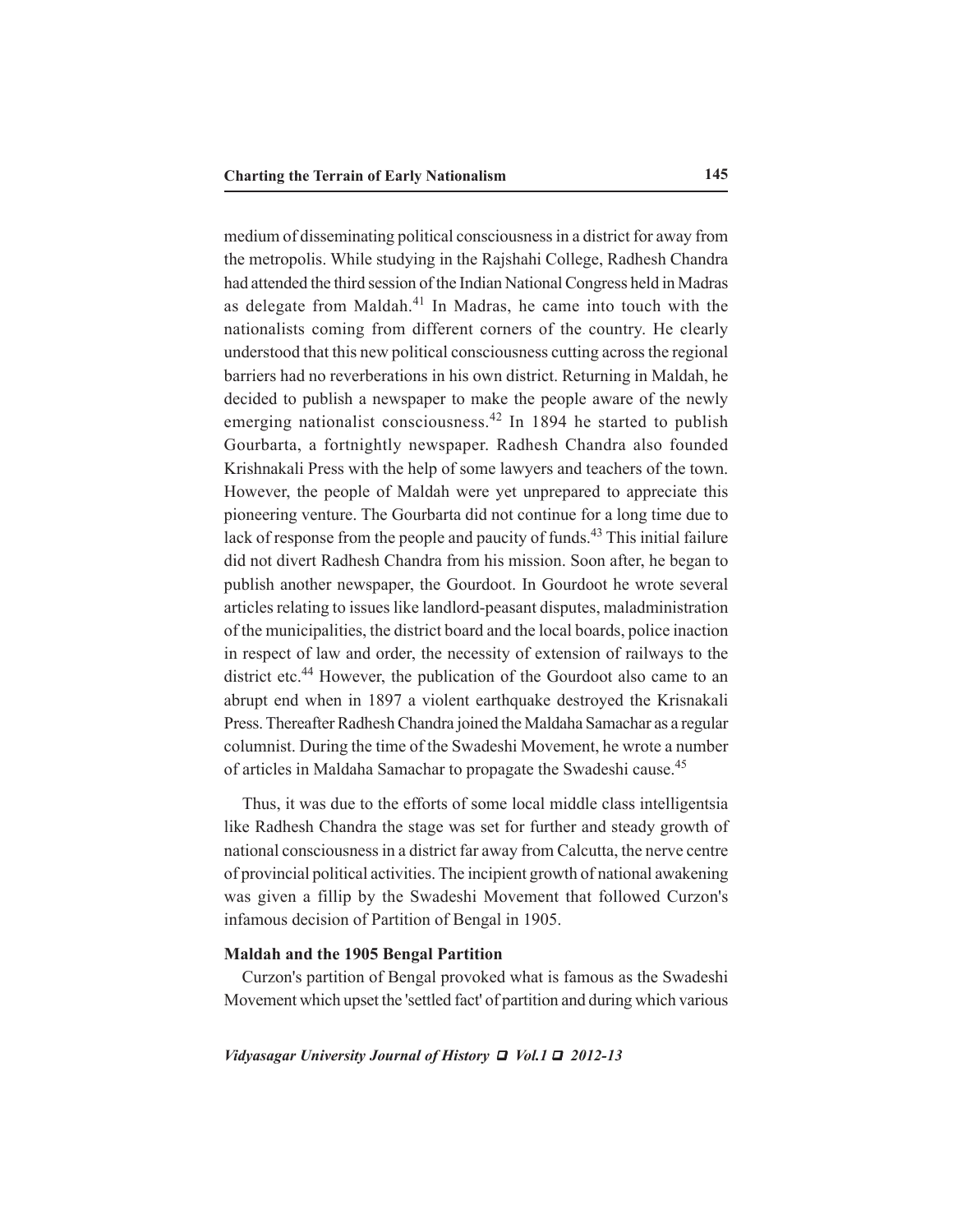new techniques of political mobilization were successfully attempted.<sup>46</sup> Bengalis, both Hindus and Muslims in Western Bengal and mainly Hindus in East Bengal came out against the imperial policy and developed the ideology of Swadeshi nationalism. It permeated large areas of Bengal and introduced hitherto unknown devices of political mobilization to India's freedom struggle by directly confronting the British raj.

 The mufassil districts of Bengal played their due role in the Swadeshi Movement. The district of Maldah did not lag behind in this phase of nationalist movement. The district itself was included in the newly created Province of Eastern Bengal and Assam. In Maldah, the anti-Partition movement began as an urban middle class movement in which leadership and inspiration were provided by Benoy Kumar Sarkar and Radhesh Chandra Seth. Benoy Kumar Sarkar stood first in the Entrance Examination of the Calcutta University in 1901 as a student of Maldah Zilla School. While studying in the Presidency College of Calcutta, he came under the direct influence of Satis Chandra Mukherjee, the founder of the Dawn Society and a prominent leader of the Swadeshi Movement. Benoy Sarkar became a member of the Dawn Society. He had also developed a close relation with Brahmabandhab Upadhyaya, the editor of the nationalist periodical, the Sandhya.<sup>47</sup> Benoy Sarkar thus imbued with zeal for the Swadeshi.

 Meanwhile the people of Maldah had begun to express their objection through numerous meetings against the partition of Bengal and inclusion of the district in the proposed province of Eastern Bengal and Assam.<sup>48</sup> Radhesh Chandra Seth took a leading role in arranging such meetings in which leaders from various places including Calcutta spoke on nationalistic subjects.<sup>49</sup> Sir Andrew Fraser, then the Lt. Governor of Bengal, thought it necessary to enlist the support of the people to the proposed measure and decided to come to Maldah.<sup>50</sup> Andrew Fraser delivered a speech in Maldah in which he tried to convince the people of various advantages of the proposed transfer of the district to the new province and of the necessity of the creation of the new province. However, his speech did not have any impact on the people.<sup>51</sup> The people of Maldah did not lag behind the other parts of Bengal in registering their protest against the Partition of Bengal.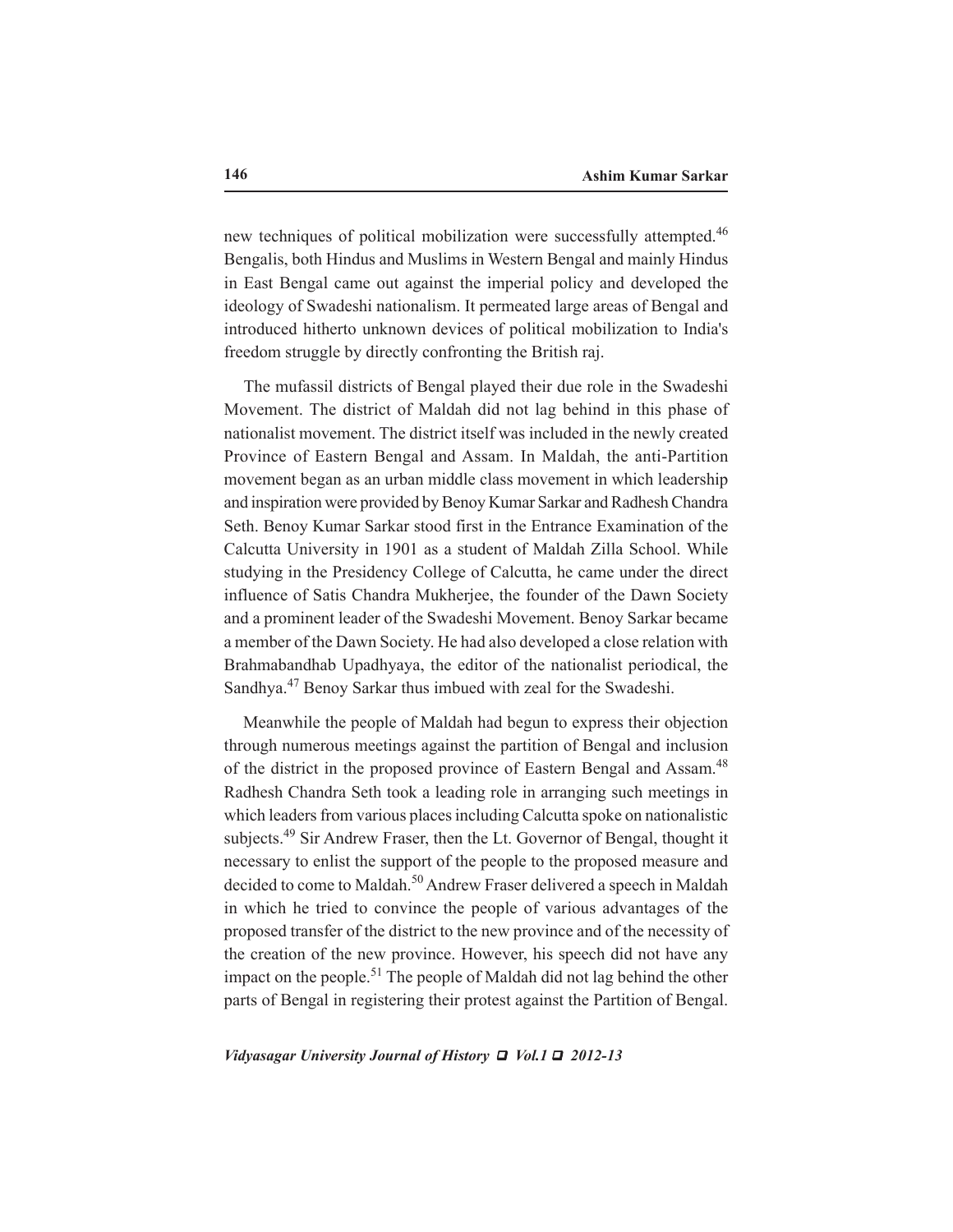Legal practitioners, teachers, students were active participants of the movement.<sup>52</sup> The day, on which partition took effect, 16 October 1905, rakhi-bandhan was observed by all Bengalis as a symbol of brotherhood and vanity of the people of Bengal. In Maldah town too, the day was observed<sup>53</sup>

 An important aspect of the movement was the disrespect shown on the part of the people towards the machinery of the British raj. When Sir Bamfylde Fuller, the Lt. Governor of the newly formed Province of Eastern Bengal and Assam, arrived in Maldah, the people showed a visible apathy to him. Only a few people assembled at the landing ghat to receive him, which annoyed the Lt. Governor, and he did not attempt to suppress it.<sup>54</sup> The Swadeshi activists also resented the elaborate preparations made by the authorities of Maldah Zilla School to receive Sir Bamfylde Fuller.<sup>55</sup>

 While this incident dramatically revealed the mood of the period, much more significant were various other expressions of nationalist feeling. A revulsion against western education became a major strand in the Swadeshi movement, taking the two forms of calls for boycott of official schools and colleges, and attempts to build up a parallel and independent system of 'national education'.56 Meanwhile in Calcutta a group of bright young students associated with Satis Chandra Mukherjee's Dawn Society had issued a manifesto in September 1905 calling for a boycott of the coming M.A. and P.R.S. examinations. Benoy Kumar Sarkar of Maldah, holder of the Ishan scholarship was among these Swadeshi acivists.<sup>57</sup> He also made efforts to organize several meetings in Maldah advocating educational boycott. In his endeavor, Benoy Kumar Sarkar got the support of Radhesh Chandra Seth and Bepinbehari Ghose, the two pioneer nationalists of Maldah.<sup>58</sup> It is to be noted that the agitators against the Partition were drawn from Hindus and Muslims alike, and Moulvi Mohammed Nur Bux, a distinguished nationalist leader of Maldah presided at a few anti-partition meetings.<sup>59</sup>

 The spontaneous participation of a large number of students in the Swadeshi movement forced the government to issue Carlyle Circular on 10 October 1905 threatening withdrawal of grants and scholarships and disaffiliation of institutions which failed to prevent student participation in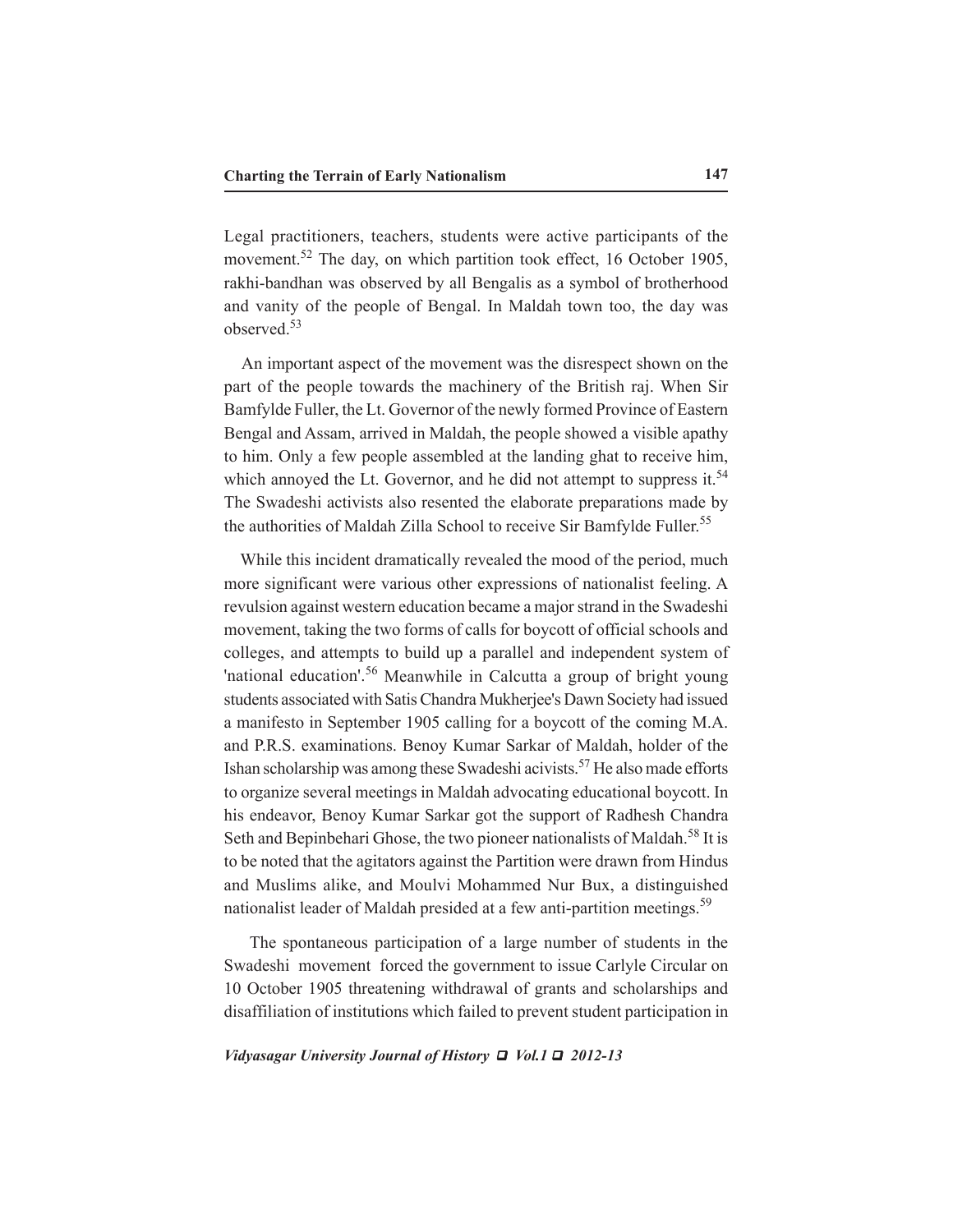politics and the Lyon circular on 16 October 1905 in East Bengal banning the bande mataram slogan and adding that students of recalcitrant schools and colleges could be debarred from government service.<sup>60</sup> The administration in Maldah also did not lag behind. That the participation of students of Maldah in anti-partition agitation caused alarm in the official circle was verified by the fact that the District Magistrate issued a circular in 1905 directing the students not to take part in political agitations. However, the circular seemed to have little impact on the student agitators.<sup>61</sup>

#### **National Education and Maldah Jatiya Siksha Samiti**

 The Swadeshi movement was not confined to only boycott of foreign goods and to the observance of Partition day. It rapidly spread in the fields of education also. Sincere and comprehensive efforts were made for the growth of national education. The National Council of Education was constituted on 11 March 1906. The National Council of Education drew up in 1906 a curriculum for a three-year primary, seven-year secondary and four-year collegiate course. Literary and scientific studies were proposed to be combined with some amount of technical training up to the fifth year of the secondary course, after which the three streams would be divided.<sup>62</sup> Provision was made for a system of affiliation and grants-in-aid. Eventually the Bengal National College and School started on 15 August 1906 in Calcutta, with Aurobindo Ghosh as its first principal and Satischandra Mukherjee as superintendent. The young men trained by Satischandra Mukherjee through the Dawn Society - Benoykumar Sarkar of Maldah, Radhakumud Mukherjee and others formed the core of the teaching staff.<sup>63</sup>

 National schools were sprung up in a number of Bengal districts. Benoykumar Sarkar took a leading role in establishing in June 1907 the Maldah Jatiya Shiksha Samiti. The president and the secretary of the organization were Prankrishna Bhaduri and Bepinbehari Ghosh. Radhesh Chandra Seth and Moulvi Mohammed Nur Bux served as its vicepresidents.64 All these men were leading lawyers well known for their social work. The Maldah organization had a committee of 45 members with many of them coming from the rural areas. It had an examination system of its own, and unlike the Calcutta prototype tried to concentrate its efforts on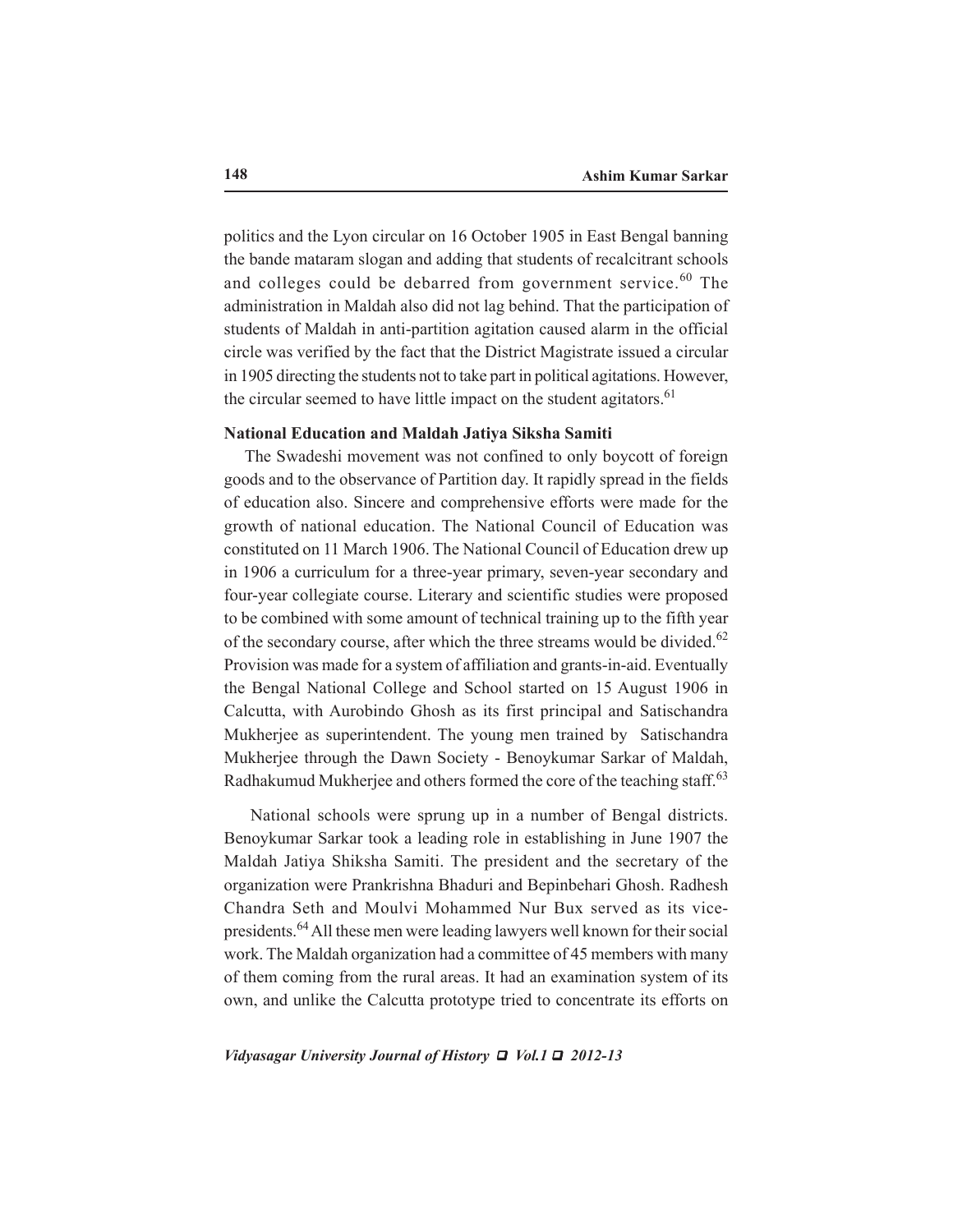mass education. The Maldah Jatiya Shiksha Samiti had set up eight schools with 748 students by June 1908, three of them primary.<sup>65</sup> These schools were located at Maldah, Kutubpur, Kaligram, Dharampur, Paranpur, Jadupur and Malatipur.<sup>66</sup> In order to spread mass education, the Maldah Jatiya Shiksha Samiti had established night schools at Kutubpur, Kaligram and Dharampur.<sup>67</sup> The Samiti also endeavoured to spread female education. Girls' schools were opened at Kaligram and Dharampur.<sup>68</sup>

 The Maldah Samiti since its inception had emphasized the need of wellwritten textbooks in vernacular. Radhesh Chandra Seth and Haridas Palit engaged themselves in writing textbooks in history and geography.<sup>69</sup> Benoykumar Sarkar, however, took the leading role in this respect. During this period, he wrote Prachin Greecer Jatiya Siksha (1910), Bhasa Siksha (1910), Siksha Sopan (1912), Aitihasik Prabandha (1912) and several other books in vernacular to solve the problem of scarcity of text books.<sup>70</sup> Prominent scholars like Radhakumud Mukherjee, Radhakamal Mukherjee, Bidhusekhar Shastri, Kumudnath Lahiri were invited to deliver lectures and to encourage higher research in Bengali.<sup>71</sup> The Maldah Samiti founded a Literary Research Department in 1911, which greatly patronized the folk culture of the region. Haridas Palit was encouraged by the Literary Research Department to compose his Addyer Gambhira, which was published in the journal of Bangiya Sahitya Parishad.<sup>72</sup>

 The Maldah Jatiya Shiksha Samiti laid stress on technical education and vocational training as well. Many National Schools had their own laboratories. A number of craftsmen were appointed as teachers. The Kaligram National School had a small workshop.<sup>73</sup> It was mainly through the initiative of Benoykumar Sarkar that a number of students associated with Maldah Jatiya Shiksha Samiti were sent to various universities of the U.S.A. for receiving higher education in the field of technology.<sup>74</sup>

 Thus the Maldah Jatiya Shiksha Samiti under the leadership of Benoykumar Sarkar and Radhesh Chandra Seth played a pivotal role in spreading 'national' education and national consciousness among a large number of student of Maldah, many of whom in later years turned out as prominent persons in political, social and cultural arena of the district. To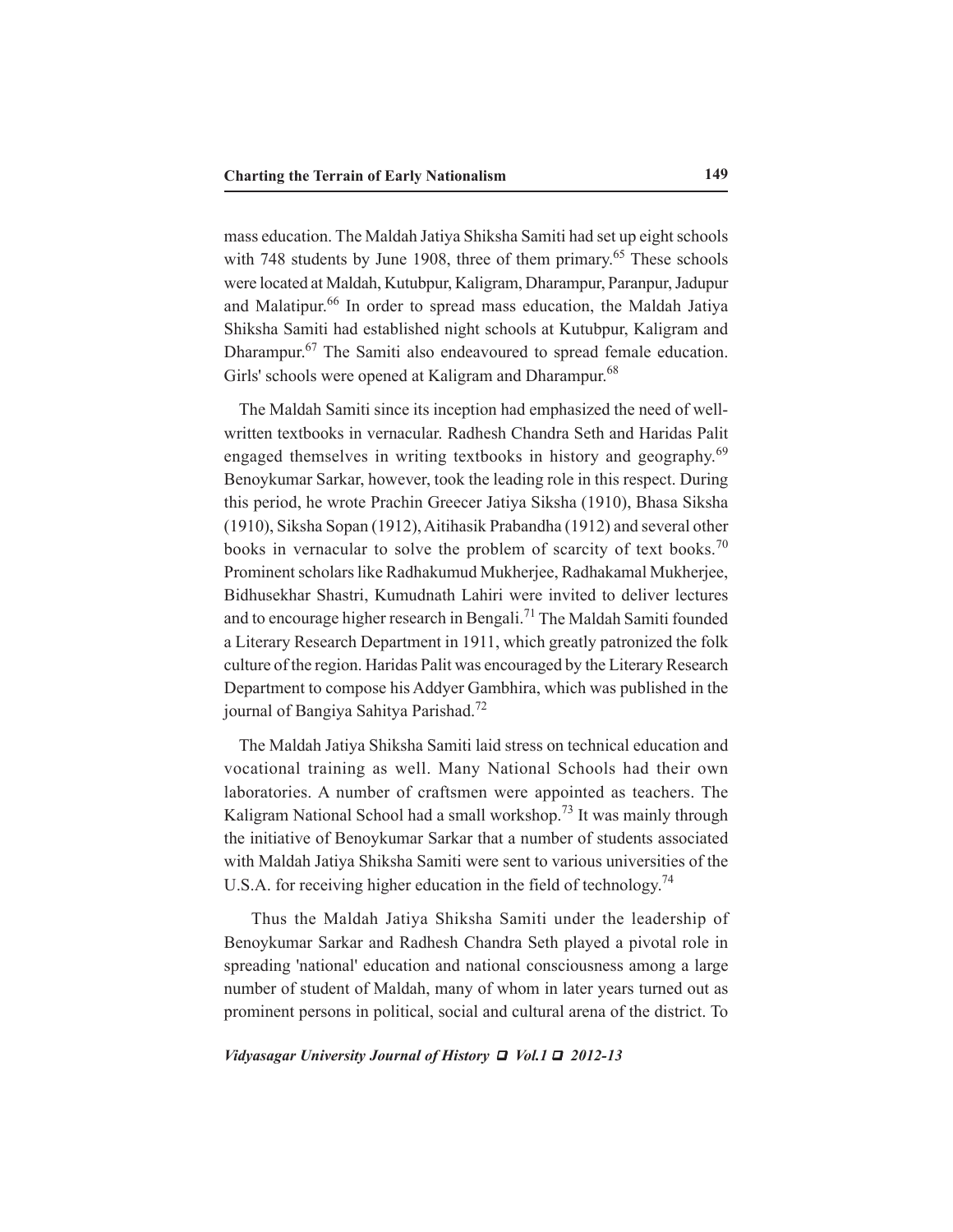sum up, the period of Swadeshi movement saw the sprouting of nationalism in Maldah and the nationalist activities had several dimensions. Although the Swadeshi movement initiated a novel process in the district that yielded results in a later period, it nonetheless failed to expand the arena of nationalist politics beyond students, nationalist lawyers and some zamindars. In Maldah where the overwhelming majority of the population was rural with little or no contact with Calcutta, Swadeshi as a political ideology was too distant to attract support among the masses. All these indicate the limitations of the first phase of nationalist activities in Maldah.

# **Rise of Revolutionary Terrorism in Maldah**

 By 1908, political swadeshi was certainly on the decline and was taken over by another trend, i.e., individual terrorism against British officials and Indian collaborators. This signified, as Sumit Sarkar points out, a shift from non-violence to violence and from mass action to elite action, necessitated primarily by the failure of the mass mobilization efforts.<sup>75</sup> The real story of terrorism in Bengal begins from 1902 with the formation of four groups, three in Calcutta and one in Midnapur. The first was the Midnapur Society founded in 1902 and this was followed by the founding of a gymnasium by Sarala Ghosh in Calcutta, the Atmoroti Samiti by some central Calcutta youths and the Anushilan Samiti by Satischandra Basu in March 1902. The beginning of the Swadeshi Movement in 1905 brought an upsurge in secret society activities. The Dacca Anushilan Samiti was born in October 1906. A revolutionary weekly called Yugantar started in the same year. A district group within the Calcutta Anushilan Samiti headed by Barindrakumar Ghosh, Hemchandra Kanungo and Prafulla Chaki soon started action. Several swadeshi dacoities to raise funds were organized and a bombmanufacturing unit was set up at Maniktala in Calcutta.

 Both the Anushilan Samiti and the Brati Samiti had their branches in Maldah.<sup>76</sup> The Brati SamitI was formed under the leadership of Manoranjan Guha Thakurata who was closely associated with the Dacca Branch of the Anushilan Samiti. It had branches in Khulna, Faridpur, Maldah and other places.77 Satish Pakrashi in his book 'Agniyuger Katha' mentioned that he evaded the police in connection with the Rajabazar Bomb Case and after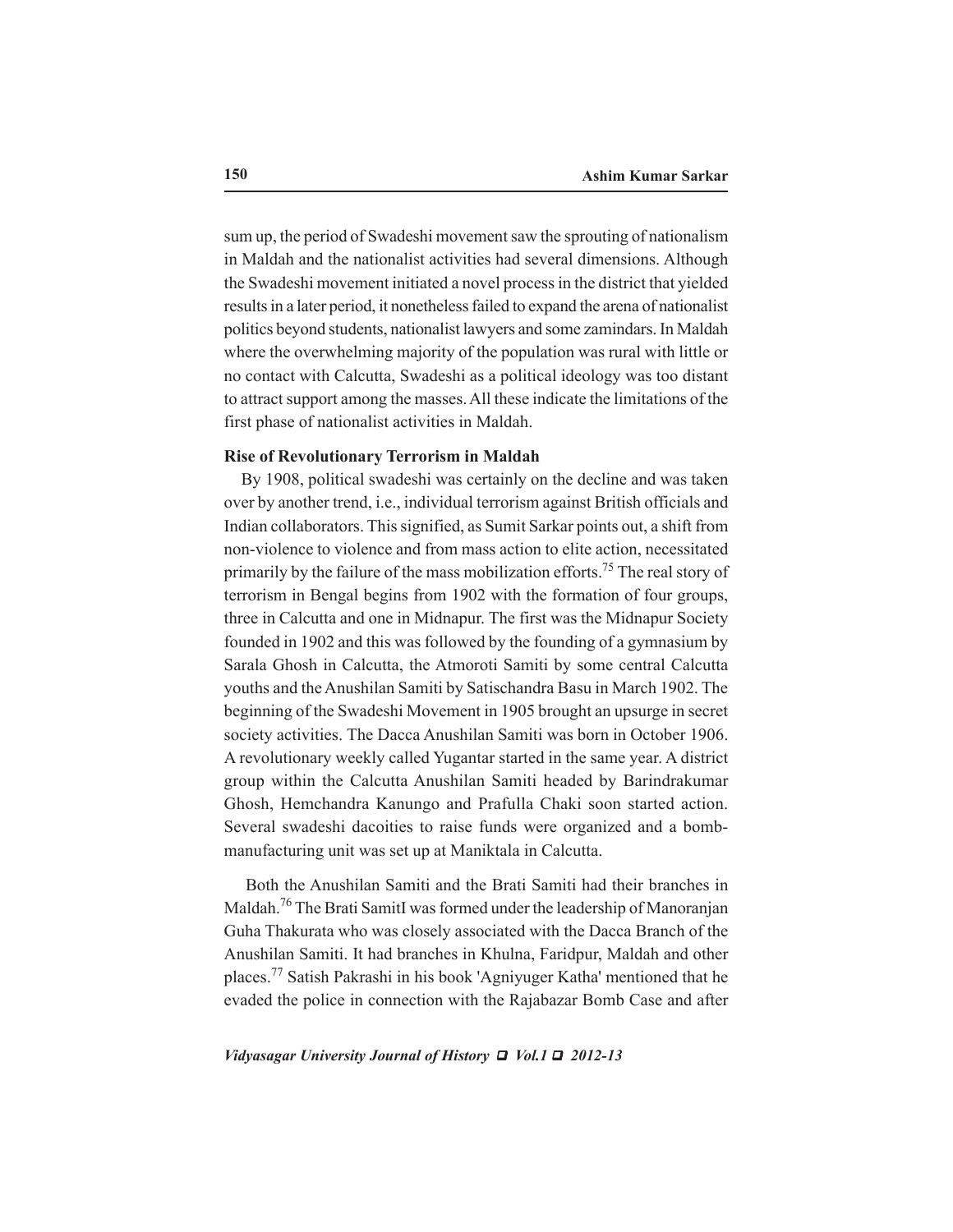changing his name shifted his field of activity to Maldah. Here, he recruited some of the students of the local National School for the terrorist movement.78 Trailokyanath Chakrabarti, the noted revolutionary, has mentioned the names of Hangshagopal Agarwala, Krishnajiban Sanyal, Mahendra De, Dakshina Lahiri and others as the representatives of the Anushilan Samiti in Maldah.79

 Meanwhile Kshudiram Bose and Prafulla Chaki, the two members of Maniktala group of the Calcutta Anushilan Samiti made an abortive attempt at Muzaffarpur on the life of the Presidency Magistrate Kingsford. However, they mistakenly killed two European women. This incident led to the arrest of the entire Maniktala group, including Aurobindo and Barindra Kumar Ghosh. At Maniktala, the police seized several bombs, dynamite, revolvers and other weapons along with numerous letters and various other documents indicating the existence of a secret society.<sup>80</sup> The activists were tried in the Alipur Bomb Case and awarded in February 1910 various terms of imprisonment, including transportation for life. Aurobindo was ably defended by C.R.Das, and as the charges against him could not be proved, he was released.

 The youngest person tried in the Alipur Bomb Case was Krishnsjiban Sanyal of Maldah, aged about 16 years.<sup>81</sup> He was ousted from Maldah Zilla School for raising the slogan 'Bandemataram' in the class. Later his guardian sent him to Bihar where he was admitted in the Giridi High School.<sup>82</sup> At Giridi, Krishnajiban came into connection with Barindra Kumar Ghosh and decided to join the Maniktala Secret Society.<sup>83</sup> The members of the Maniktala Society were, with few exceptions, young Bengali Hindus. Most of them were from the 'respectable' (Bhadralok) castes and most of them fairly well educated.<sup>84</sup> During the preparatory period of the Maniktala Society, its members were concerned chiefly with the collection of men, arms and money.<sup>85</sup> All the recruits did in fact spend much of their time in study. There was a special emphasis on religious texts, in particular the Gita and Upanishads. Bomb making formed part of the general curriculum. In his statement before the police, Krisnajiban Sanyal said that 'in the garden Upen Babu used to teach us Upanishads and politics and Barindra Babu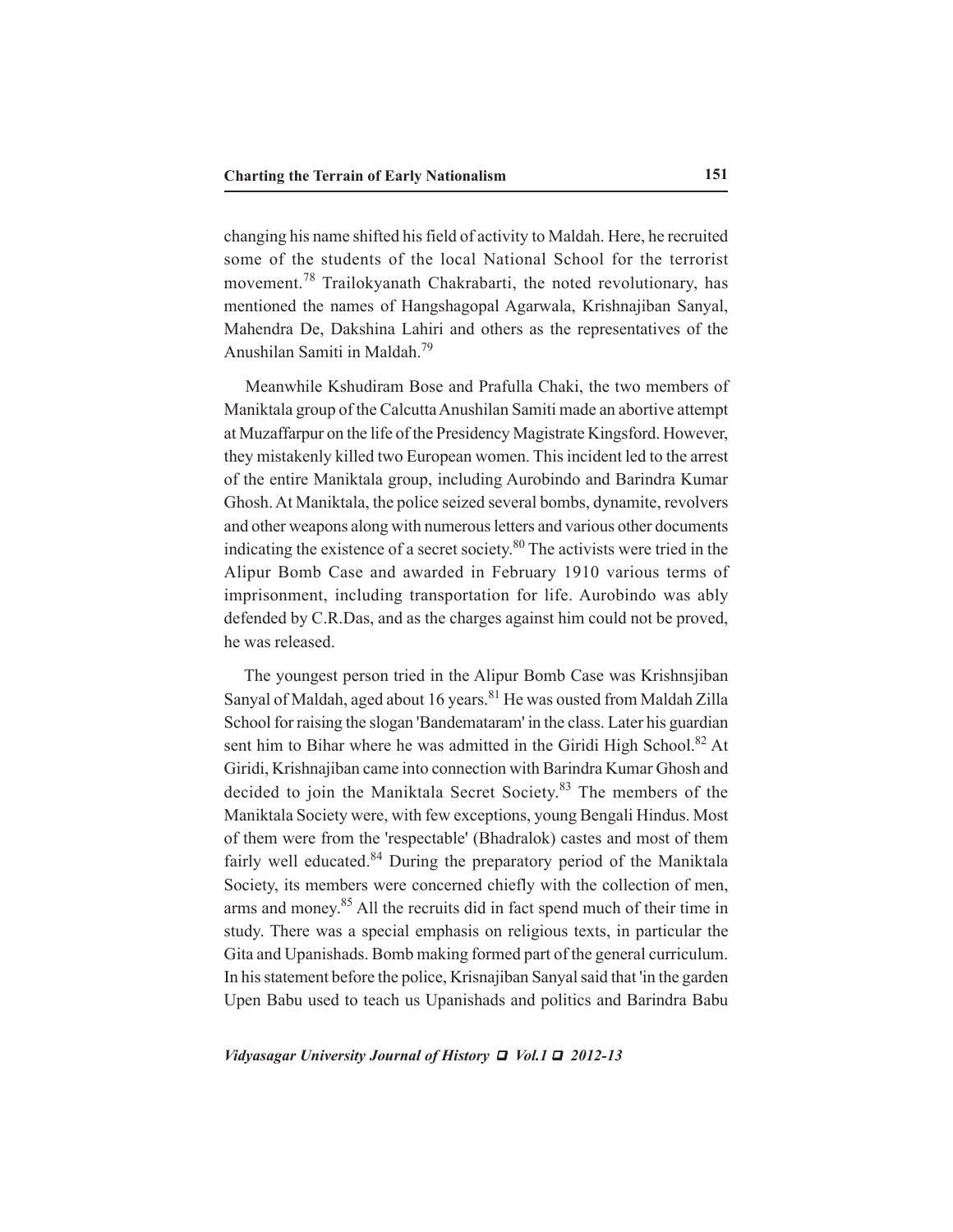[taught] Gita and History of Russo-Japanese War and Ullas Babu delivered lectures on explosives'.<sup>86</sup> In the Alipur Bomb Case Krishnajiban was sentenced to rigorous imprisonment for one year.<sup>87</sup>

 As it became clear after the Alipur episode, a section of students of Maldah had a direct involvement in the revolutionary activities, the district administration let loose various repressive measures to scare the people away from swadeshi campaign.<sup>88</sup> The situation in Maldah was so panicstricken that the editor of a local newspaper wrote, 'There is a general sense of insecurity throughout the district. People feel that any moment their houses may be searched and they may be arrested if only they have incurred the displeasure of the police'.<sup>89</sup> Indiscriminate police repression helped to contain revolutionary activities for the time being.

 However, the revolutionary activities again came into operation around 1915. During this time, the students and youth who were associated with revolutionary activities were Harimohan Jha, Mahendra Das, Pashupati Jha, Gopal Majhi, Hanshagopal Agarwala, Narayan Saha and others. On January 28, 1916 Nabinchandra Bose, the Headmaster of Maldah Zilla School, was stabbed to death.<sup>90</sup> The revolutionaries suspected that Nabinchandra Bose had been supplying information to the police about the political activities of his students.<sup>91</sup> As soon as the news of assassination spread, the police swung into action. Mahendranath Das, a student of Maldah Zilla School who was suspected to have a revolutionary linking and was seen on the spot of murder, was arrested immediately. The police raided and ransacked his house, seizing some books, letters and other documents. A few days later some other students namely Harimohan Jha, Pashupati Jha, Kalipada Ghosh, Narayan Saha were taken into custody. The trial of Mahendranath Das and others created a sensation throughout the district. It had the effect of raising the level of political consciousness in Maldah.<sup>92</sup> After the trial was over Mahendranath Das was sentenced to transportation for life. Four others - Harimohan Jha, Pashupati Jha, Kalipada Ghosh, Narayan Saha were sentenced to five years to one year of imprisonment.<sup>93</sup>

 The district administration was keen to wrap up the so-called troublemakers. It let loose various repressive measures to scare the people.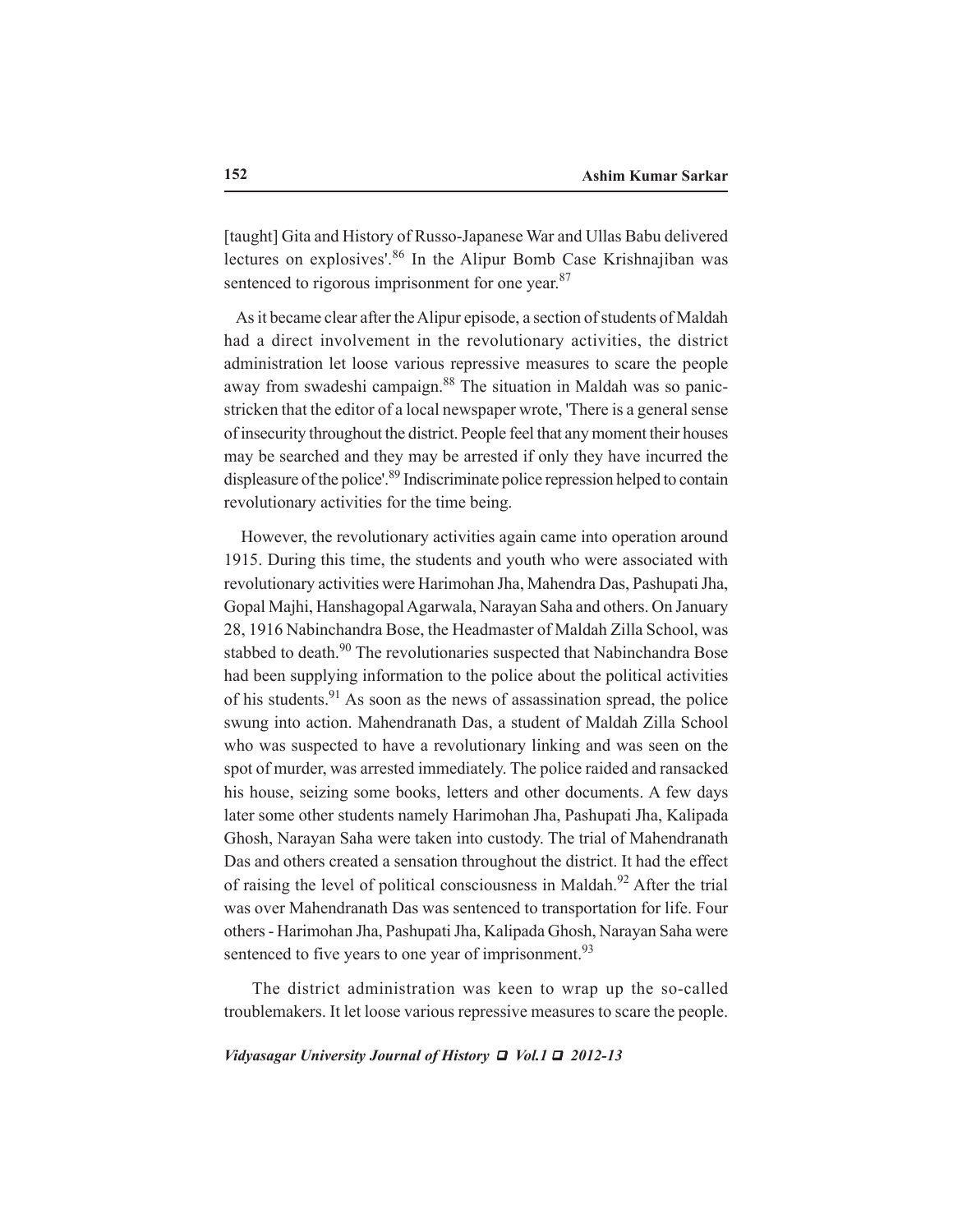Indiscriminate police repression was effective for the time being in containing terrorist activities in Maldah. It, however, contributed to raise the level of political consciousness in Maldah. Previously, majority of Maldah inhabitants were largely indifferent to the activities of the nationalists, repression brought to them the realities of the Swadeshi Movement, which provoked the local administration to undertake measures to combat the participants.<sup>94</sup>

 Although the Swadeshi Movement declined in the second decade of the century it had provided a solid foundation upon which was built the edifice of future nationalist movement. Meanwhile a void was created in the rank of nationalist leadership in Maldah. His contemporaries considered Radhesh Chandra Seth's demise in 1911 as a great blow to the nationalist movement in Northern Bengal.<sup>95</sup> In the same year Baneswar Das, a young and energetic nationalist leader in Maldah, had left for the USA to receive higher education.96 In 1914, Benoy Kumar Sarkar himself had left for the USA and thus was created a void, which could never be filled.<sup>97</sup>

## **Notes & References:**

- 1. See G.E.Lambourn, Bengal District Gazetteers: Maldah, Calcutta, 1918; J.C.Sengupta, West Bengal District Gazetteers : Maldah, Calcutta, 1969 ; Siddhartha Guha Roy, Maldah, Subarnarekha, Calcutta, 1986, p. 11.
- 2. B. P. Misra,The Sanyasi Rebellion ,Center for Himalayan Studie , University of North Bengal, 1985, p. 31.
- 3. Board of Trade (Commercial) Proceedings, vol.13, 7 November 1794, WBSA, cited in A. G. Ghosh , The Factory of the English East India Company at Maldah , 1757-1833 (unpublished Ph.D. Thesis , North Bengal University, 1978) .
- 4. Ibid., Vo. 171, 6 March 1804, WBSA, cited in Ibid, p.42.
- 5. C.P.C. vol. XI, 8 September 1794, WBSA, cited in Ibid, p.45.
- 6. Ibid.
- 7. J.C Sengupta, Maldah District Gazetteers, op.cit, p. 57.
- 8. Letter from the Magistrate of Dinajpur to Governor General in Council,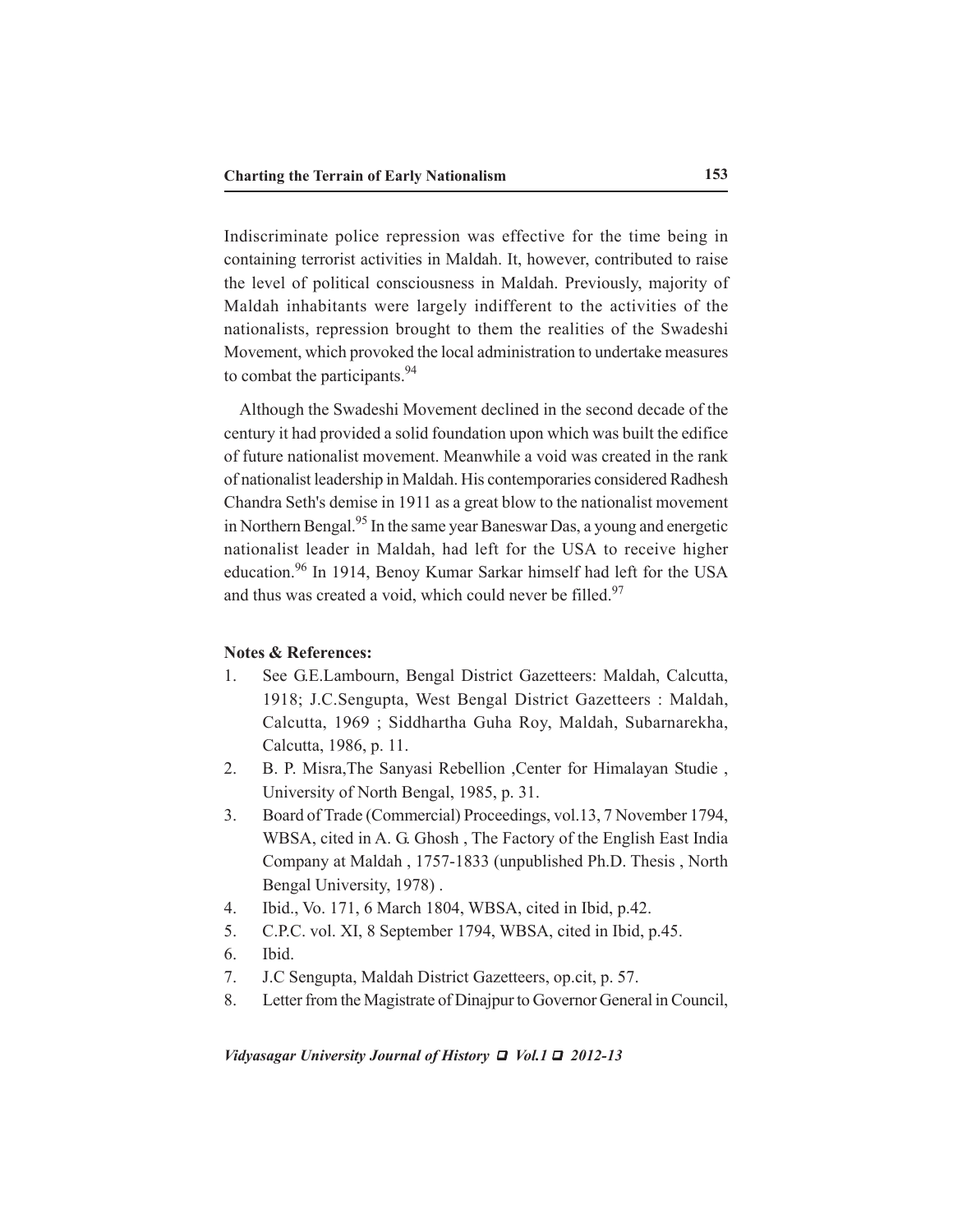Judicial Department (Criminal), Original Consultation, No. 4. dated 20 December 1793, WBSA, cited in Ibid., p.46.

- 9. Board of Trade (Commercial) Proceedings, vol.35, 17 March 1783, cited in Ibid., p.47.
- 10. Ibid.
- 11. Prest. List of Ancient Documents, Revenue Department, vo. XI, Letter from the Collector of Bhagalpur to Charles Grant, 13 march, 1783 , cited in Ibid., p.56 .
- 12. Board of Trade (Commercial) Proceedings, vol. 102, 18 February 1793, cited in Ibid. ,p.61.
- 13. Ibid., vol.111, 1 July 1794.
- 14. Ibid.
- 15. Letter from the Magistrate of Dinajpur to the Governor-General in Council, Judicial Department (Criminal), Original Consultation, dated 20 December 1793.
- 16. A.K.Dasgupta, The Fakier and Sannyasi Uprising, K.P.Bagchi and Company, Calcutta, 1992. p.28 ; William R. Pinch, Peasants and Monks in British India, California Press, 1996, pp. 24-25.
- 17. The Tariqah-i-Muhammadiya movement owed its origin to the school of the eighteenth century Sufi Saint Shah Waliullah of Delhi and derived its inspiration from Shah Sayyid Ahmad of Rae Bareli, the followers of whom were commonly known in colonial parlance as 'Wahabis' - see Gautam Bhadra, Iman O Nishan (Honour and the Flag),Subarnarekha, Calcutta, 1994.
- 18. W.W.Hunter, A Statistical Account of Bengal, vol. VII, District of Maldah, Rangpur and Dinajpur, D.K.Publishing House (Indian reprint) Delhi 1974, p.47.
- 19. Records on Wahabi Tribes, p.280; note from J. O.'Kinealy, Officiating Magistrate of Maldah, No. 24, dated 20 October 1868.
- 20. Ibid.
- 21. W.W.Hunter, The Indian Mussalmans, London : Trubner, 1871, p.66.
- 22. Ibid.
- 23. Qeyamuddin Ahmed, The Wahabi Movement in India, Calcutta, 1966, p.103.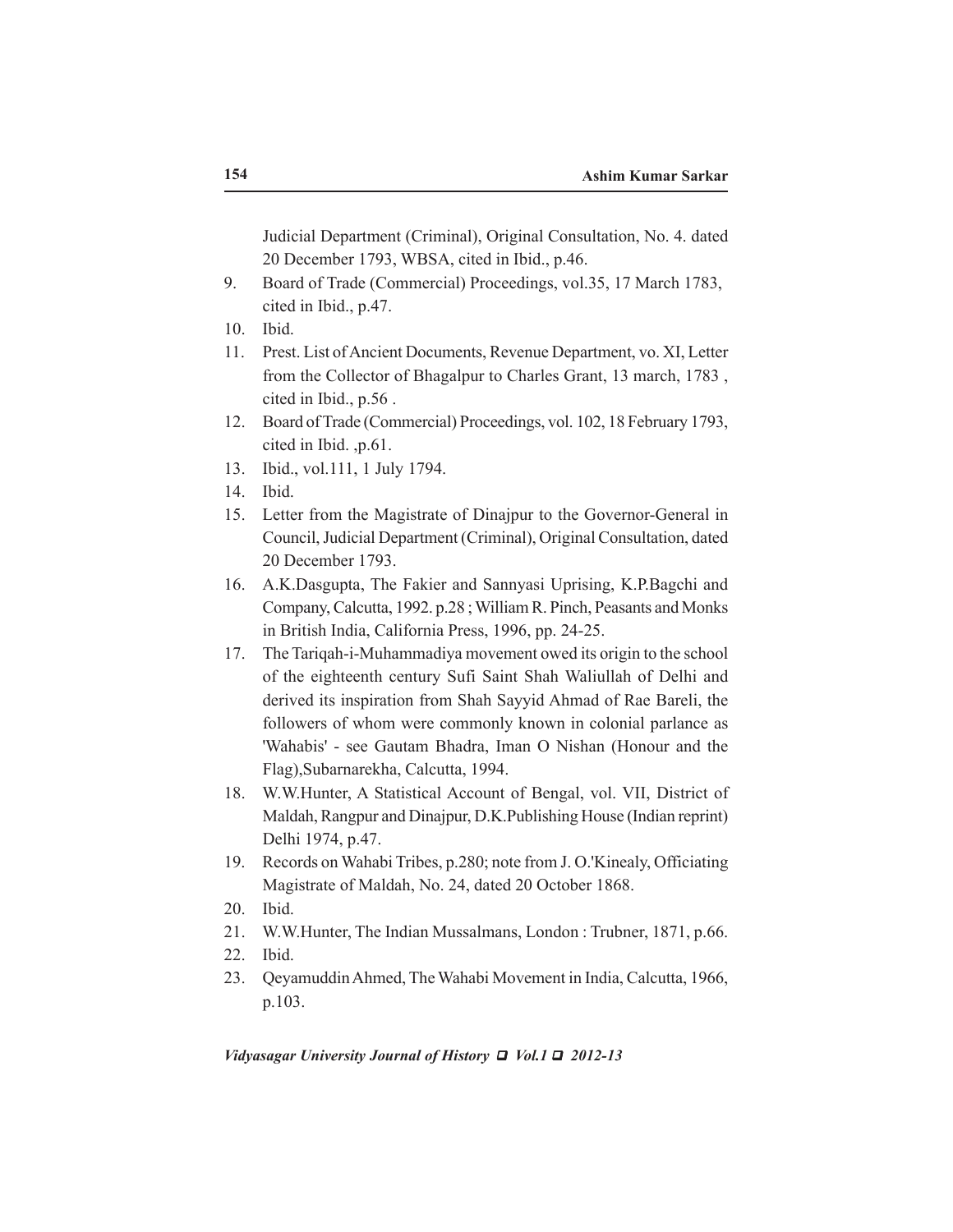- 24. W.W.Hunter, A Statistical Account, op.cit., p.47.
- 25. W.W.Hunter, The Indian Mussalmans, op.cit., p.67.
- 26. Ibid.
- 27. Cited in Amalendu Dey, Bangali Buddhijibi O Bichchinnatabad, Calcutta, 1974, p.81.
- 28. Letter from J.H.Reily, Deputy Inspector-General, Special Bengal Police, to the Inspector-General of Police, Lower Provinces, No. 13ct, dated Bankipore, 16 April 1869, Judicial Proceedings, GB, Judicial Department, Fie No. 130, p.35, WBSA.
- 29. Note of E.E.Lowis, Magistrate, Maldah, Judicial Proceedings, May 1869, File No. 130, p.36, WBSA.
- 30. Ibid., testimony of Ibrahim, p.41.
- 31. W.W.Hunter, A Statistical Account of Bengal, op.cit., p.47.
- 32. Letter from J.H.Reily, District Superintendent of Police, to the Inspector-General of Police, Lower Provinces, No. 347, dated Maldah, 17 June 1870, Judicial Proceedings, GB, Judicial Department, August 1870, File No. 130, pp. 22-23.
- 33. L. Natarajan, 'Indigo Cultivators' Strike 1860', in A.R. Desai, (ed.), Peasant Struggles in India, Oxford University Press, New Delhi, 1979, p.148.
- 34. Blair B. Kling, The Blue Mutiny, Firma KLM, Calcutta, 1977, p.92.
- 35. Ibid., pp.93-95.
- 36. G.E.Lambourn, Maldah District Gazetteer 1918, op.cit., p.96.
- 37. Ibid.
- 38. Haridas Palit, Maldaher Radheshchandra, Calcutta, 1318 B.S., p.11.
- 39. Ibid.
- 40. Ibid.
- 41. Ibid.
- 42. Ibid., p.14.
- 43. Ibid., p.15.
- 44. Ibid., p.18.
- 45. Ibid., p.19.
- 46. Sumit Sarkar, The Swadeshi Movement in Bengal 1905-08, PPH, Delhi, 1978, p.24.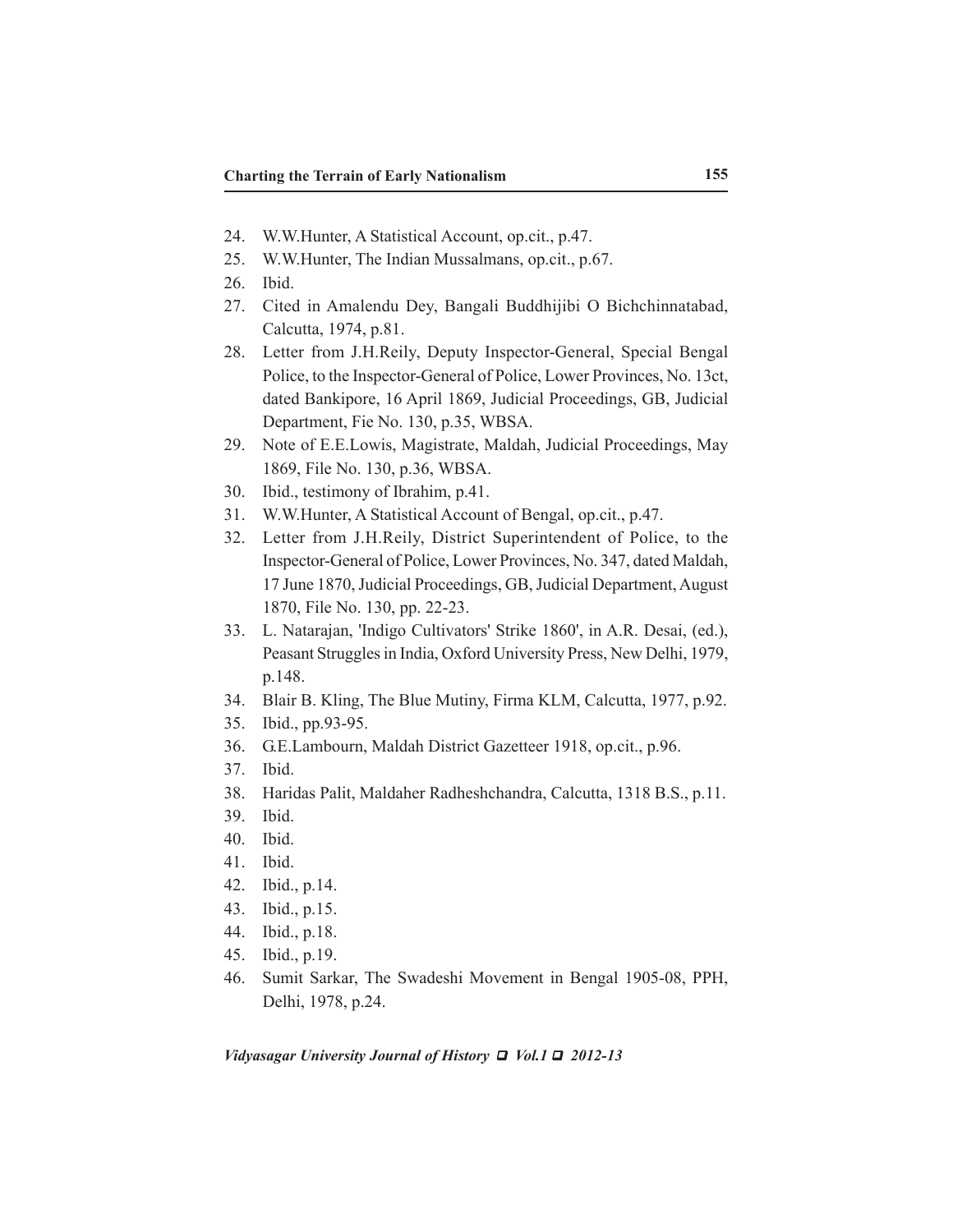- 47. Radhakumud Mookerjee, 'My Reminiscences of Benoy Sarkar', in Pradyot Ghosh, (ed.), Acharya Benoy Kumar Sarkar, Benoy Kumar Centenary Committee, Maldah, p.128; Haridas Mukherjee and Uma Mukherjee, The Origin of the National Education Movement, Calcutta, 1957, p.19; Haridas Mukherjee, (ed.), Benoy Sarkerer Baithake, vol. I, Calcutta, 1942, p.285.
- 48. J. C. Sengupta, Maldah District Gazetteer, op.cit., p.60.
- 49. Haridas Palit, Maldaher Radheshchandra, op.cit., p.19.
- 50. J. C. Sengupta, Maldah District Gazetteer, op.cit., p.61.
- 51. Ibid.
- 52. Haridas Palit, Maldaher Radheshchandra, op.cit., p.21; J. C. Sengupta, Maldah District Gazetteer, op.cit., p.61.
- 53. Sumit Sarkar, The Swadeshi Movement in Bengal, op.cit., p.52.
- 54. Amrita Bazar Patrika, 21 July 1906.
- 55. Ibid., 24 July 1906.
- 56. Sumit Sarkar, The Swadeshi Movement in Bengal, op.cit., p.149.
- 57. Nripendrachandra Banerjee, At the Crossroads 1885-1946, Calcutta, 1950, p.71; Haridas and Uma Mukherjee, op.cit., pp.19-21.
- 58. Haridas Palit, Maldaher Radheshchandra, op.cit., p.21.
- 59. Amrita Bazar Patrika, 22 September, 1906.
- 60. Sumit Sarkar, The Swadeshi Movement in Bengal, op.cit., pp. 160- 161.
- 61. GB, Home Poll. Confidential File No. 25 / 1905, WBSA.
- 62. Haridas and Uma Mukherjee, The Origins of the National Education Movement, op.cit., pp.50-51.
- 63. Ibid., pp.83-84.
- 64. Sumit Sarkar, The Swadeshi Movement in Bengal, op.cit., p.180.
- 65. Haridas and Uma Mukherjee, The Origins of the National Education Movement, op.cit., pp.21-26.
- 66. K. Sarkar, ed., Gambhira, Asada 1321 BS, vol.1, No.2, p.53; First Annual Report of the Kaligram National School, 1315 BS, p.17.
- 67. Gambhira, Pousha, 1312 BS, p.210.
- 68. Second Annual Report of the Kaligram National School, 1316 BS, p.7.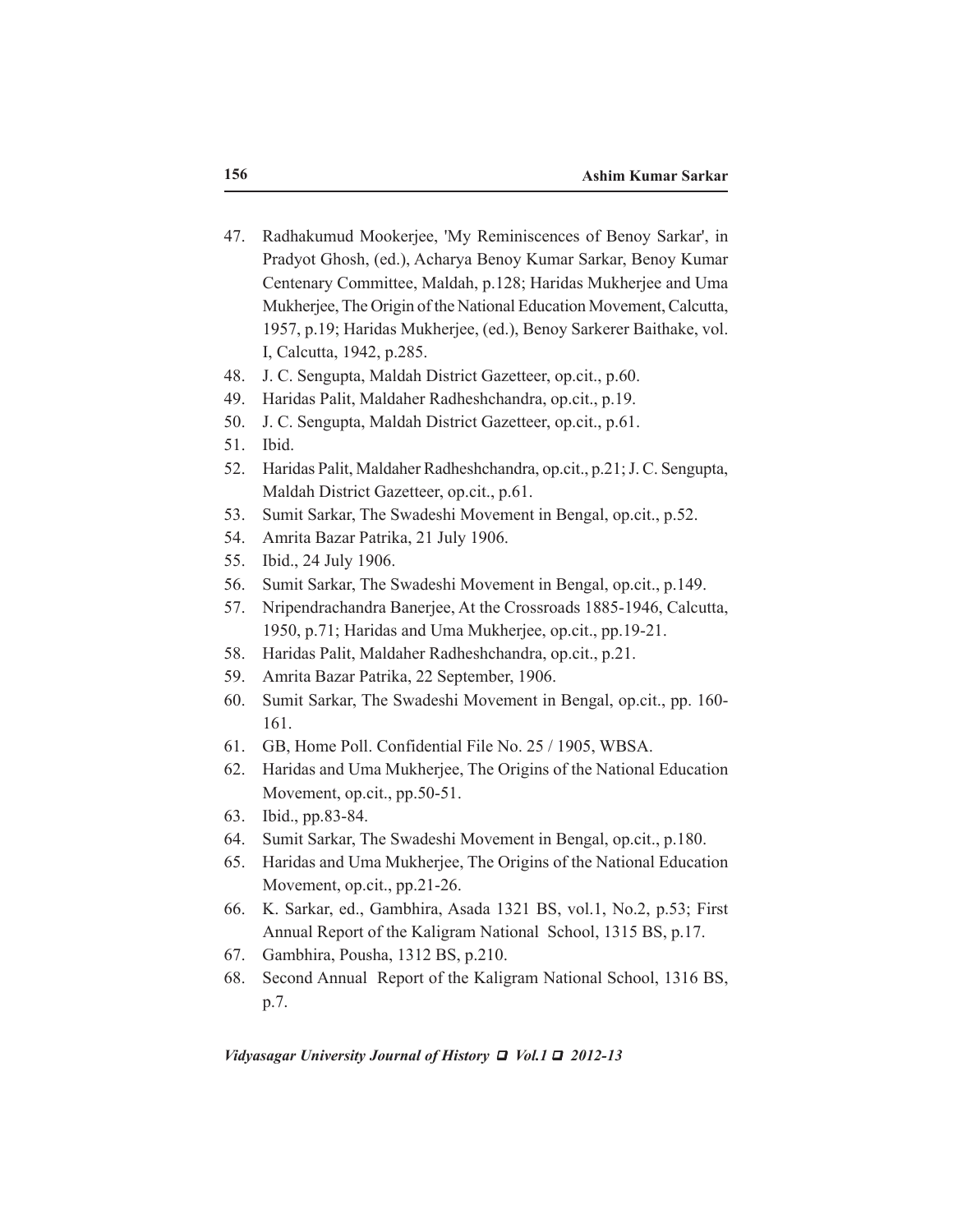- 69. Haridas Palit, Maldaher Radheshchandra, op.cit., p.22.
- 70. Uma Mukherjee, 'Swadesh Sebak Benoy Sarkar', in Pradyot Ghosh, (ed.), Acharya Benoy Kumar Sarkar, op.cit.,p.78.
- 71. Ibid., p.80.
- 72. Haridas Mukherjee, Benoy Sarkarer Baithake, vol.1, Calcutta, 1942, p.92.
- 73. Second Annual Report of the Kaligram National School, 1316 BS, p.7.
- 74. Haridas Palit, Maldaher Radheshchandra, op.cit., p.52.
- 75. Sumit Sarkar, The Swadeshi Movement in Bengal, op.cit., p.185.
- 76. J. Mukhopadhyay, Biplabi Jibaner Smriti, Academic Publishers, Calcutta, 1363 BS, p.69. For details of the revolutionary terrorist activities of the Anushilan and Jugantor groups in Bengal, see Amalesh Tripathy, The Extremist Challenge in Bengal, Orient Longman, Bombay, 1967; David Laushy, The Bengal Terrorist and their Conversion to Marxism: Aspects of Regional Nationalism in India 1905-42, Firma KLM, Calcutta1975; Peter Heehs, The Bomb in Bengal : The Rise of Revolutionary Terrorism in Bengal 1900-1910, Oxford University Press, New Delhi, 1993.
- 77. GB, Home Poll. Confidential Fie No. 266/1908, dossier on Manoranjan Guha Thakurata.
- 78. Satish Pakrashi, Agniyuger Katha, Calcutta, 1978, p.68.
- 79. Trailokyanath Chakraborty, Biplabi Trailokya Chakrabortir Atma Kahini, Sangathani Parichalak Sangsad, Calcutta, 1987, p.79.
- 80. Peter Heehs, The Bomb in Bengal, op.cit., p.160.
- 81. F. C. Day (DIG, Special Branch, Bengal), 'Notes on the Growth of the Revolutionary Movement in Bengal 1905-1911', in Amiya K. Samanta, (ed.), Terrorism in Bengal : A Collection of Documents on Terrorist Activities from 1905 to 1939, Govt. of West Bengal, Calcutta, p.22.
- 82. Bimalkrishna Sanyal, 'Krishnajiban Sanyal Smarane', in Radhagobinda Ghosh, ed., Swadhinata Sangrame Madaher Abadan, Maldah, 1398 BS, p.135.
- 83. Around 1907 Barindrakumar Ghosh and Ullaskar Datta decided to shift the Society's bomb-making activities to Deoghar in Bihar, Barin's